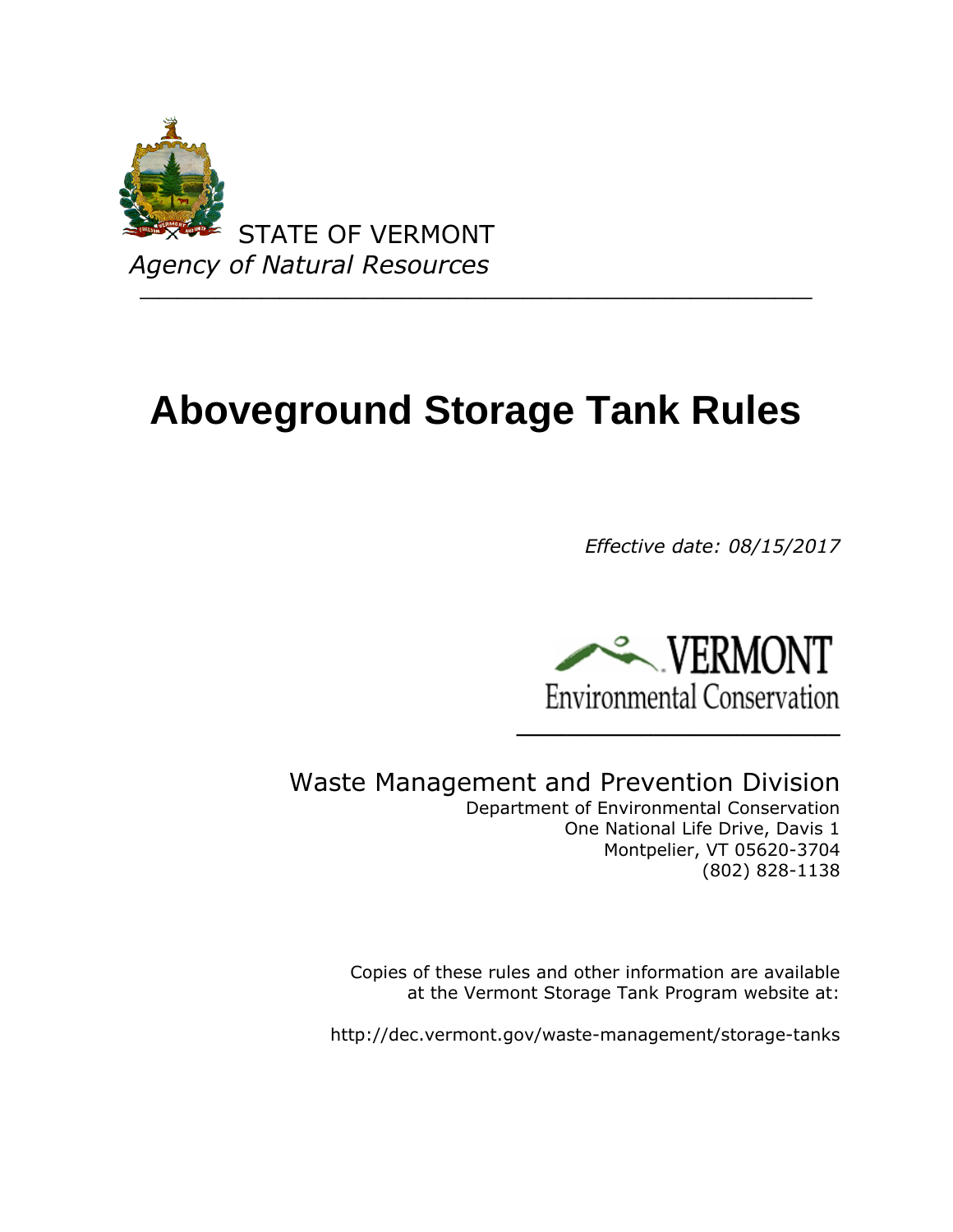# **ABOVEGROUND STORAGE TANK RULES TABLE OF CONTENTS**

# **SUBCHAPTER 1:** GENERAL PROVISIONS

# **SUBCHAPTER 3:** DESIGN, INSTALLATION, AND INSPECTION STANDARDS FOR TANK SYSTEMS USED TO STORE PETROLEUM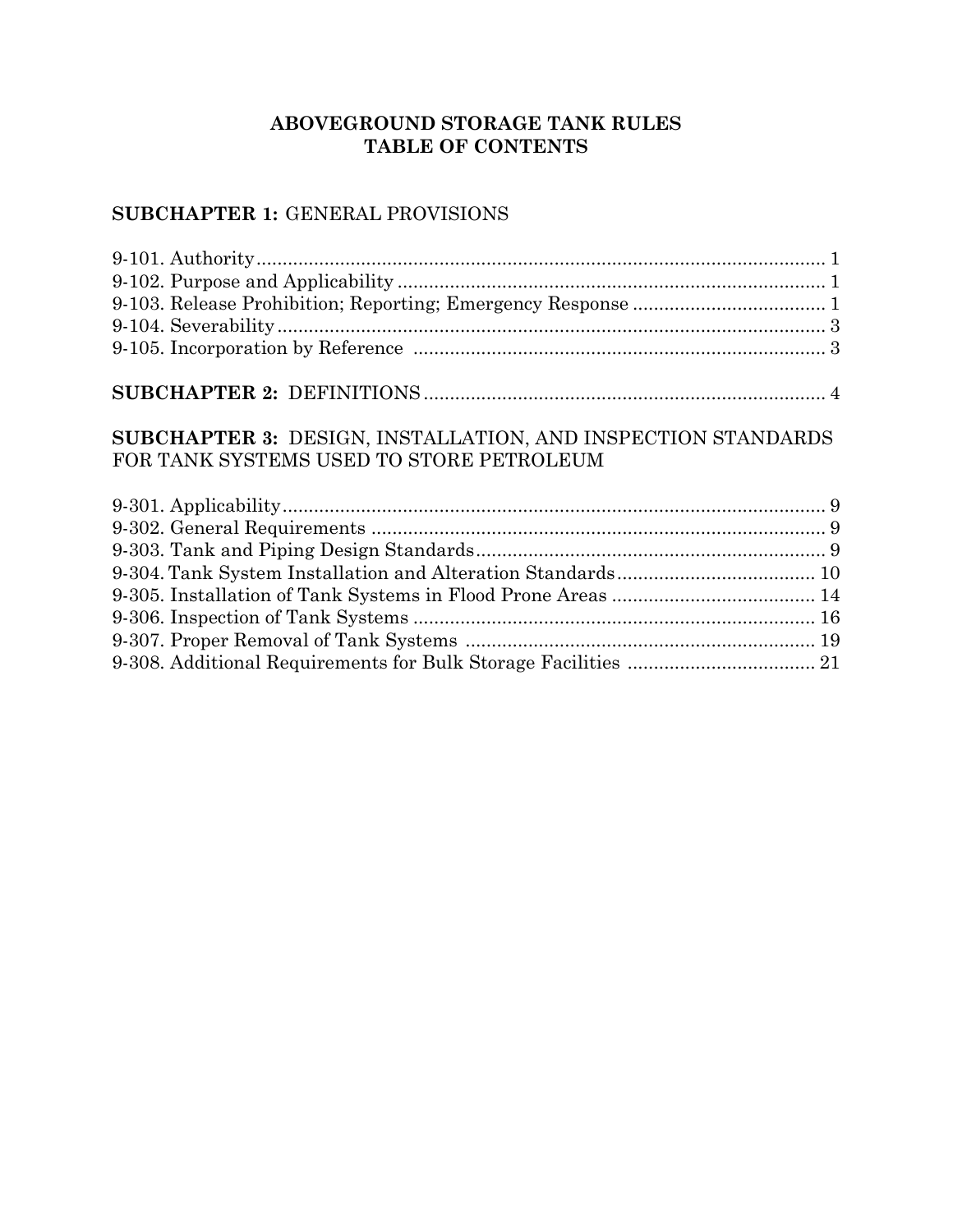# *Subchapter 1: GENERAL PROVISIONS*

# **§ 9-101 AUTHORITY**

These rules are adopted by the Secretary of the Agency of Natural Resources pursuant to the authority granted by **10 V.S.A. Chapter 59 Section 1929a**  and **10 V.S.A. Chapter 159.**

## **§ 9-102 PURPOSE AND APPLICABILITY**

These rules are intended to protect public health and the environment by:

- (1) Establishing standards for the design, installation, and inspection of all aboveground storage tank systems; and
- (2) Establishing standards for the design, installation, and inspection of all bulk storage tank systems.

## **§ 9-103 RELEASE PROHIBITION; REPORTING; EMERGENCY RESPONSE**

- (a) Release prohibition. The release of hazardous materials, including from spills or tank overflows, into the surface or groundwater, or onto the land of the State is prohibited.
- (b) Releases and suspected releases. Any person required by **10 V.S.A. § 6617** shall immediately report a release or suspected release that meets any of the following criteria to the Secretary:
	- (1) A release of any petroleum product that exceeds 2 gallons;
	- (2) A release of any petroleum product that is less than or equal to 2 gallons and poses a potential or actual threat to human health or the environment;
	- (3) A release of any hazardous material other than petroleum; or
	- (4) A suspected release of hazardous material as indicated by the following:
		- (i) An unusual loss of product from the aboveground storage tank;
		- (ii) Strong petroleum vapors present in the vicinity of the aboveground storage tank; or
		- (iii) Other environmental conditions present in the vicinity of the tank, the facility, or off the facility site that indicate that a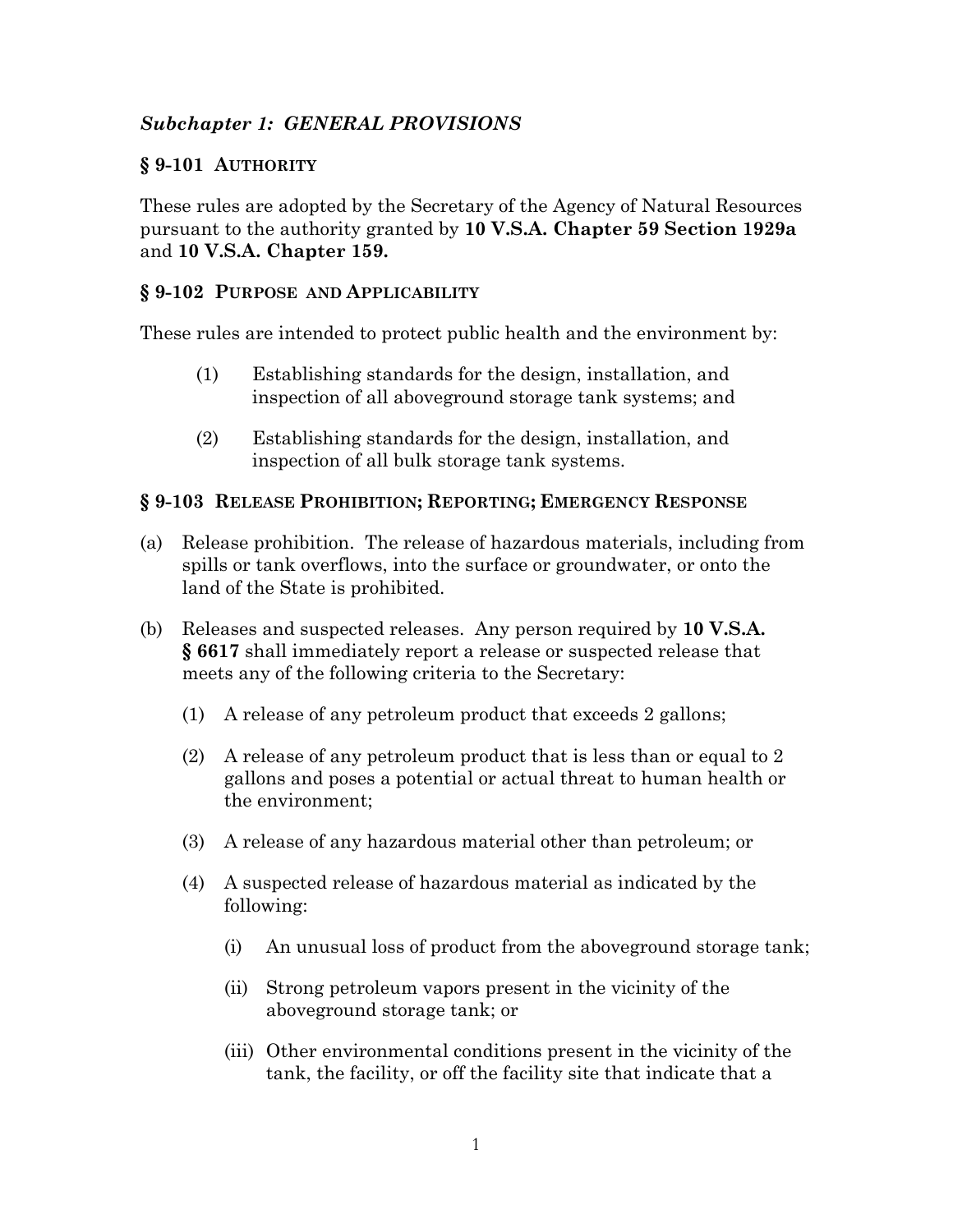release may have occurred (e.g., dead vegetation around the tank system).

**Note:** Reporting under this subsection shall be directed to:

Monday through Friday, 7:45 AM to 4:30 PM: Waste Management & Prevention Division at (802) 828-1138.

At all other times: Division of Emergency Management and Homeland Security at (800) 641-5005.

**Note:** Under the Federal Water Pollution Control Act, certain spills of oil and/or hazardous substances are prohibited and shall be reported pursuant to the requirements of **40 CFR Part 110** / **Discharge of Oil**. Certain spills of hazardous substances shall also be reported pursuant to CERCLA. In both cases, the National Response Center shall be notified at (800) 424-8802.

- (c) Site investigation; corrective actions. Any person responsible for a release pursuant to **10 V.S.A. § 6615** shall perform an investigation and corrective action measures to address the release in accordance with **10 V.S.A. § 6615b** and any other regulations and procedures adopted by the Agency for the investigation and clean-up of contaminated properties.
- (d) Emergency response.
	- (1) Notwithstanding the requirements of **subsection (c) of this section**, the Secretary may require an emergency response when the Secretary determines that a release may cause an immediate and serious threat of harm to human health or the environment.
	- (2) When undertaking emergency responses pursuant to this subsection, notification to the potentially responsible party pursuant to **10 V.S.A. § 1283** in advance of undertaking an emergency response is not required, unless:
		- (A) The Secretary determines that there is need for additional investigation of the release to determine the impact to sensitive receptors and to human health and that it is appropriate for the potentially responsible party to conduct the investigation; or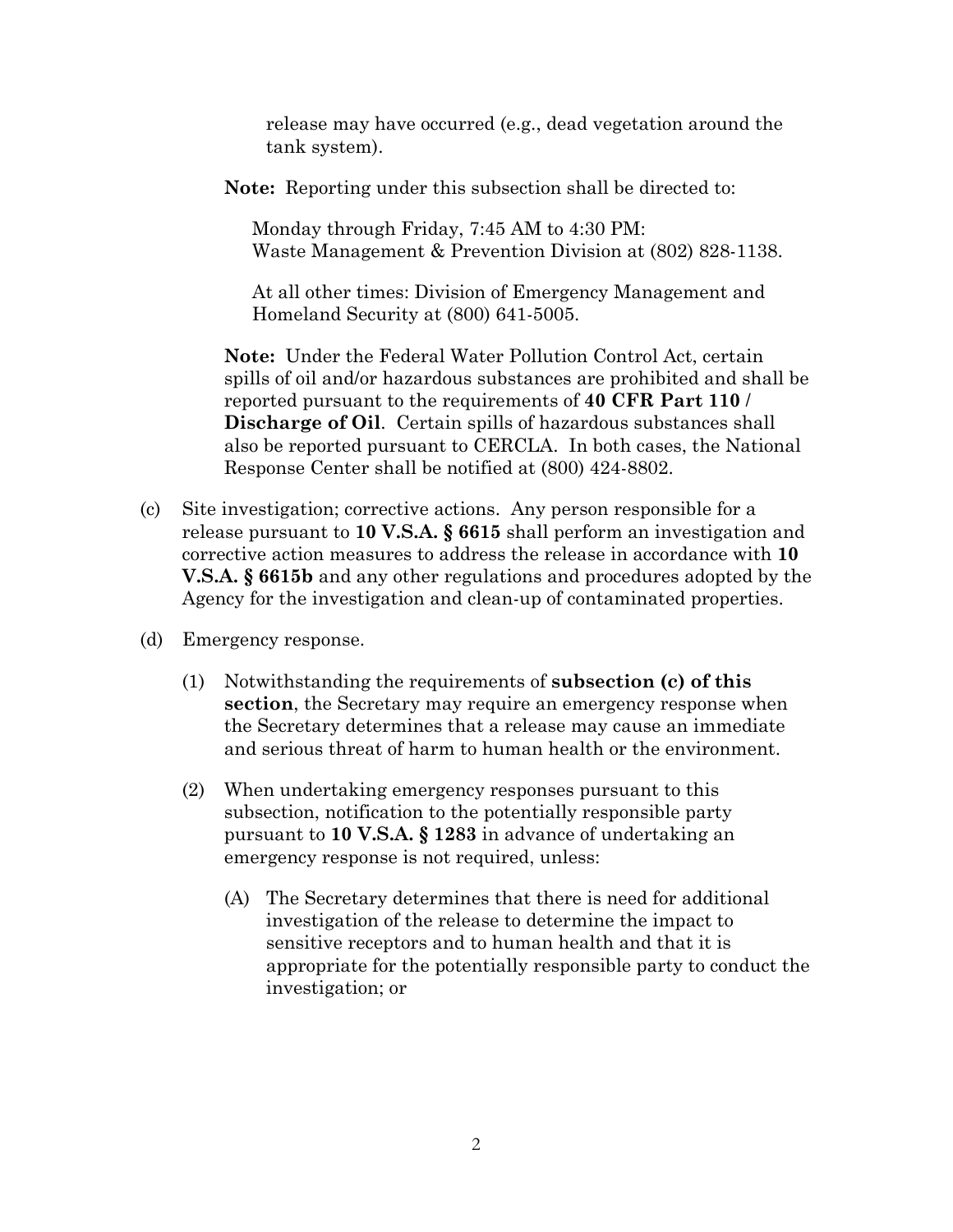- (B) The Secretary determines that an additional response is necessary to address short-term impacts to sensitive receptors and impacts to human health, and that it is appropriate for the potentially responsible party to conduct the additional response.
- (3) The Secretary shall conduct or direct the potentially responsible party to conduct a limited site investigation to determine if the release requires further site investigation or corrective action. As used in this subsection, "limited site investigation" means the steps the Secretary deems necessary to determine whether additional site investigation or corrective action is necessary to respond to the release.

# **§ 9-104 SEVERABILITY**

The provisions of these rules shall be severable. If any provision of these rules is invalid or if any application of these rules to any person or circumstance is invalid, the invalidity shall not affect other provisions or applications that can be given effect without the invalid provision or application.

## **§ 9-105 INCORPORATION BY REFERENCE**

When reference is made herein to CFR titles, their parts, subparts, or sections, the reference is to titles of the Code of Federal Regulations as they existed on the effective date of these rules.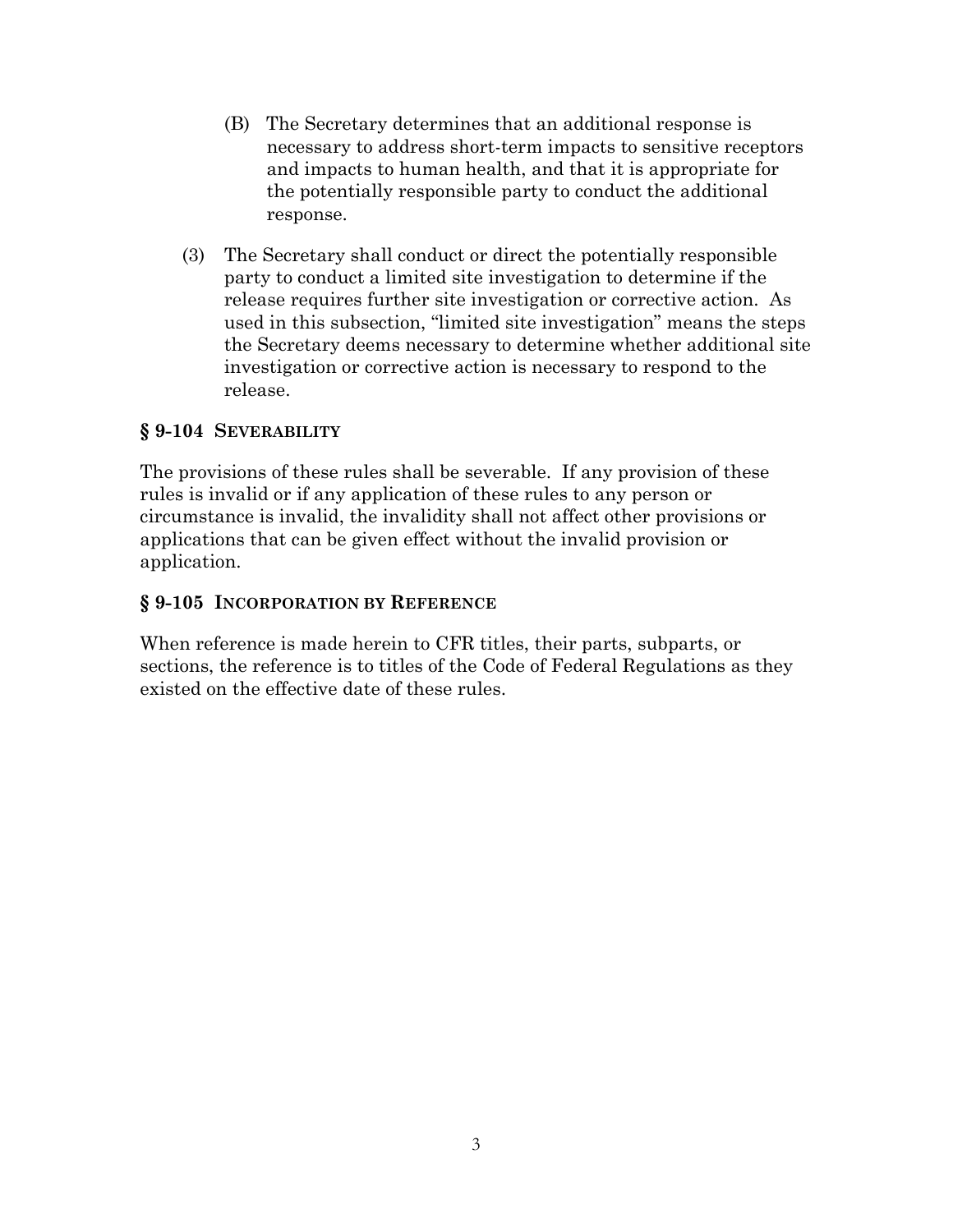# *Subchapter 2: DEFINITIONS*

All terms not defined herein shall have the meaning given them in **10 V.S.A. chapter 59**:

"**Aboveground storage tank**" means any tank, other than an underground storage tank, used to store any of the following petroleum products: gasoline, diesel, kerosene, used oil, or heating oil.

**"Aboveground storage tank system"** means the above ground storage tank and all associated piping, vent and fill pipes, vent alarm and whistle, fuel filter and shut-off valves.

"**Agency**" means the Vermont Agency of Natural Resources.

"**Biodiesel**" means a fuel comprised of mono-alkyl esters of long chain fatty acids derived from vegetable oils or animal fats, or designated B100.

**"Bulk storage tank facility"** means any facility:

- (1) that stores heating fuel or motor fuel in an aboveground tank and the principle purpose of the storage is:
	- (A) in the case of heating fuel, for distribution to consumer homes, and
	- (B) in the case of motor fuel, for distribution to a person for sale to consumers;
- (2) with a total storage capacity of greater than 1,320 gallons; and
- (3) that is stationary and located at a fixed location.

**"Bulk storage tank"** means any aboveground petroleum storage tank at a facility required to have a Spill Prevention Control and Countermeasure (SPCC) Plan pursuant to 40 CFR § 112.

**"Carrier"** means a person who transports and transfers heating fuel, motor fuel, or used oil from a bulk liquid transport vehicle to an aboveground storage tank.

**"CERCLA"** means the Comprehensive Environmental Response, Compensation, and Liability Act of 1980, 42 U.S.C. § 9601 et. seq., as amended (also known as "Superfund").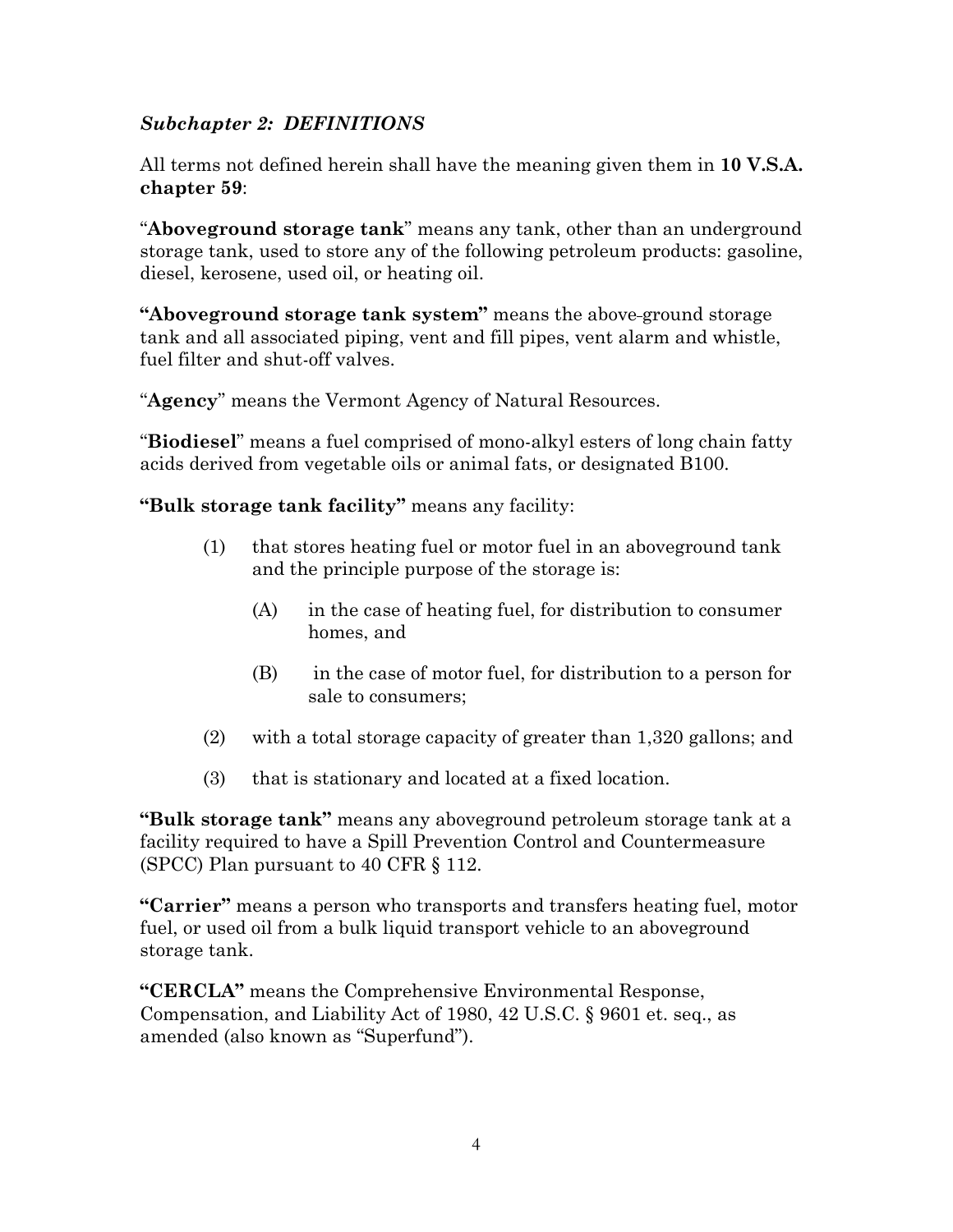**"Compatible"** means that two or more substances maintain their respective physical and chemical properties upon contact with one another under conditions encountered within or around an aboveground storage tank system for the design life of that system.

**"Facility"** means all contiguous land, structures, other appurtenances, and improvements on the land where an aboveground storage tank system is located.

**"Hazardous material"** means all petroleum and toxic, corrosive, or other chemicals and related sludge included in any of the following:

- (a) Any substance defined in **CERCLA § 101(14)**;
- (b) Petroleum, including crude oil or any fraction thereof;
- (c) Hazardous waste, as defined in 10 V.S.A. chapter 159 and the Vermont Hazardous Waste Management Regulations; or
- (d) A chemical or substance that, when released, poses a risk to human health or the environment or other living organisms and that is listed by the Secretary by rule.

**Note:** "Hazardous material" does not include herbicides and pesticides when applied consistent with good practice conducted in conformity with federal, state and local laws and regulations and according to manufacturers' instructions. Nothing in this subsection shall affect the authority granted and the limitations imposed by **10 V.S.A. § 6608a**.

**"Heating fuel"** means heating oil, kerosene, or other dyed diesel fuel that is not used to propel a motor vehicle and which is typically used to heat a structure. "Heating fuel" includes any blend of petroleum and biodiesel used to heat a structure.

**"In Service"** means a condition in which an aboveground storage tank system remains connected to a heating source and stores heating fuel that is required by the heating unit, or remains connected to a distribution system for a motor fuel tank. This definition applies to systems that use an alternative fuel (e.g., wood) as a primary heat source, and utilize heating fuel as a backup heating source. This definition also applies to aboveground storage tanks at bulk storage tank facilities that store fuel for distribution.

**"Interstitial space"** means the space between the primary and secondary barriers of a secondarily-contained system (e.g., the interstitial space of a double-walled tank is the space between the two walls of the tank).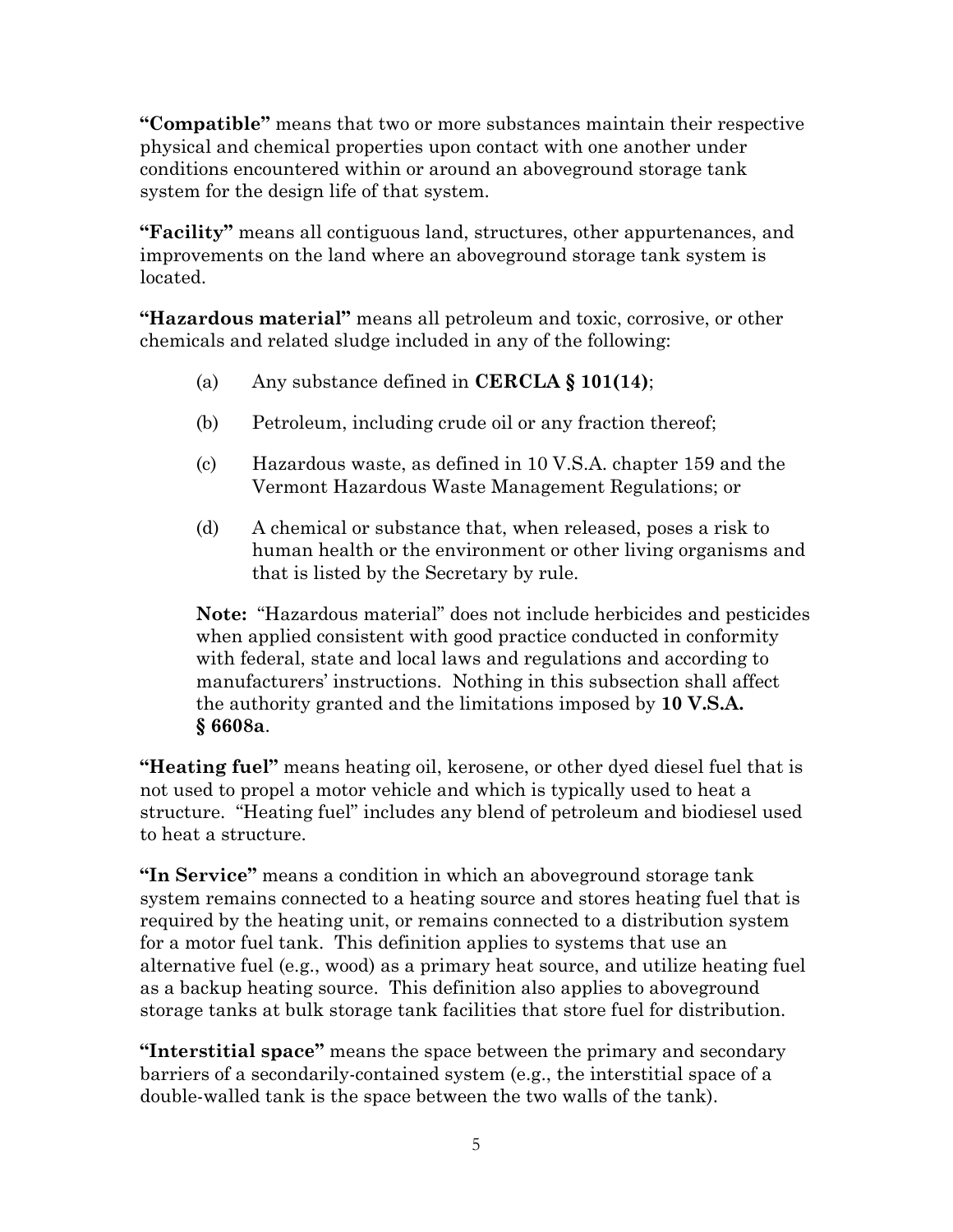**"Liquid-tight"** means impervious to the passage of water and/or regulated liquid substance.

**"Marina"** means a shoreline property that:

- (1) contains a dock or basin to provide secure moorings for pleasure or commercial boats; and
- (2) that has an associated fueling dock or aboveground storage tank.

**"Motor fuel"** means petroleum or a petroleum-based substance that is motor gasoline, aviation gasoline, No.1 or No. 2 diesel fuel, or any blend containing diesel fuel, or any grade of gasohol, or any other regulated substance typically used in the operation of an engine. "Motor fuel" includes any blend of petroleum and biodiesel used to propel a vehicle.

**"New installation"** means the installation of a tank or tank system on or after the effective date of these rules. This term shall include the installation of a tank that is reused or used to replace an existing tank.

**"NFPA"** means the National Fire Protection Association.

**"NORA"** means the National Oilheat Research Alliance.

**"Out-of-service"** means a condition in which an aboveground storage tank system is disconnected from a heating source or distribution system or is not in service, and the liquid level in the tank has been lowered to the extent that no more than 1 inch of residue, or 0.3 percent by weight of the total capacity of the aboveground storage tank, remains in the tank.

**"Owner"** means any person who owns an aboveground storage tank.

**"Person"** means any individual, partnership, company, corporation, association, unincorporated association, joint venture, trust, municipality, the State of Vermont, or any agency, department or subdivision of the State, federal agency, or any other legal or commercial entity.

**"Pipe" or "Piping"** means a conduit made of a petroleum-compatible material used to convey petroleum to and from an aboveground storage tank system.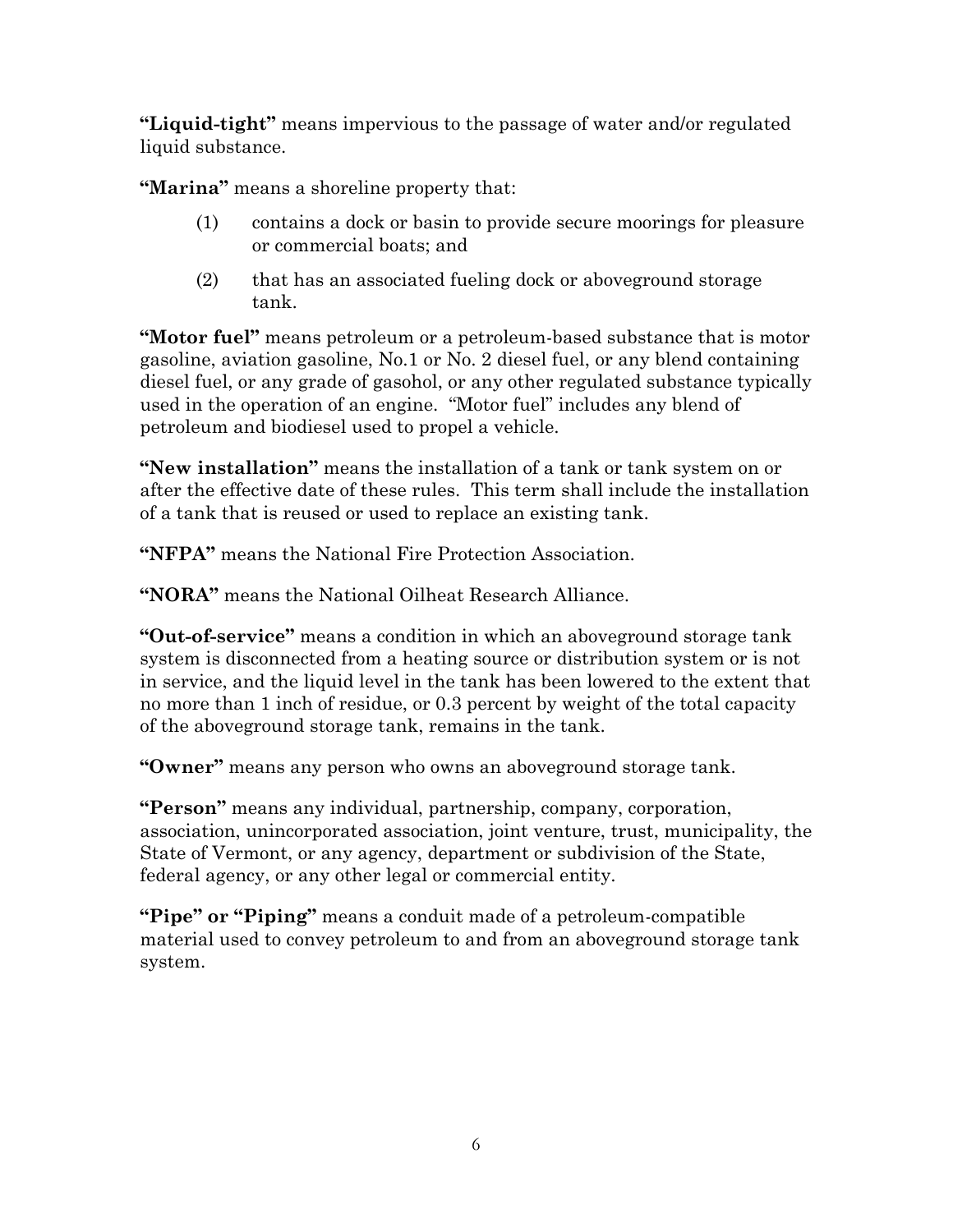**"Public water system"** means any system or combination of systems owned or controlled by a person that provides drinking water through pipes or other constructed conveyances to the public and that has at least 15 service connections or serves an average of at least 25 individuals daily for at least 60 days out of the year. A "public water system" includes all collection, treatment, storage, and distribution facilities under the control of the water supplier and used primarily in connection with the system. "Public water system" shall also mean any part of a system that does not provide drinking water, if use of such a part could affect the quality or quantity of the drinking water supplied by the system. "Public water system" shall also mean a system that bottles drinking water for public distribution and sale.

**"Public community water system"** means a public water system that serves at least 15 service connections used by year-round residents or regularly serves at least 25 year-round residents.

**"Public non-transient, non-community (NTNC) water system"** means a public water system that is not a public community water system and that regularly serves at least 25 of the same persons daily for more than six months per year. Examples: schools, factories, office buildings.

**"Public transient, non-community (TNC) water system**" means a public non-community water system that is not a non-transient, non-community system. Examples: restaurants, motels, campgrounds.

**"Release"** means any spilling, leaking, emitting, discharging, escaping, leaching, or disposing from an aboveground storage tank into groundwater, surface water, or soils.

**"Secondary containment system"** means a liquid-tight physical barrier that is either:

- (a) a double-walled tank that is designed to:
	- (i) contain any regulated substance that leaks from the primary containment barrier of an aboveground storage tank system; and
	- (ii) allows access to the interstitial space for monitoring and maintenance; or
- (b) a single-walled tank system or enclosure that is designed to contain at least 110 percent of the storage capacity of the tank.

**"Secretary"** means the Secretary of the Vermont Agency of Natural Resources or the Secretary's duly authorized representative.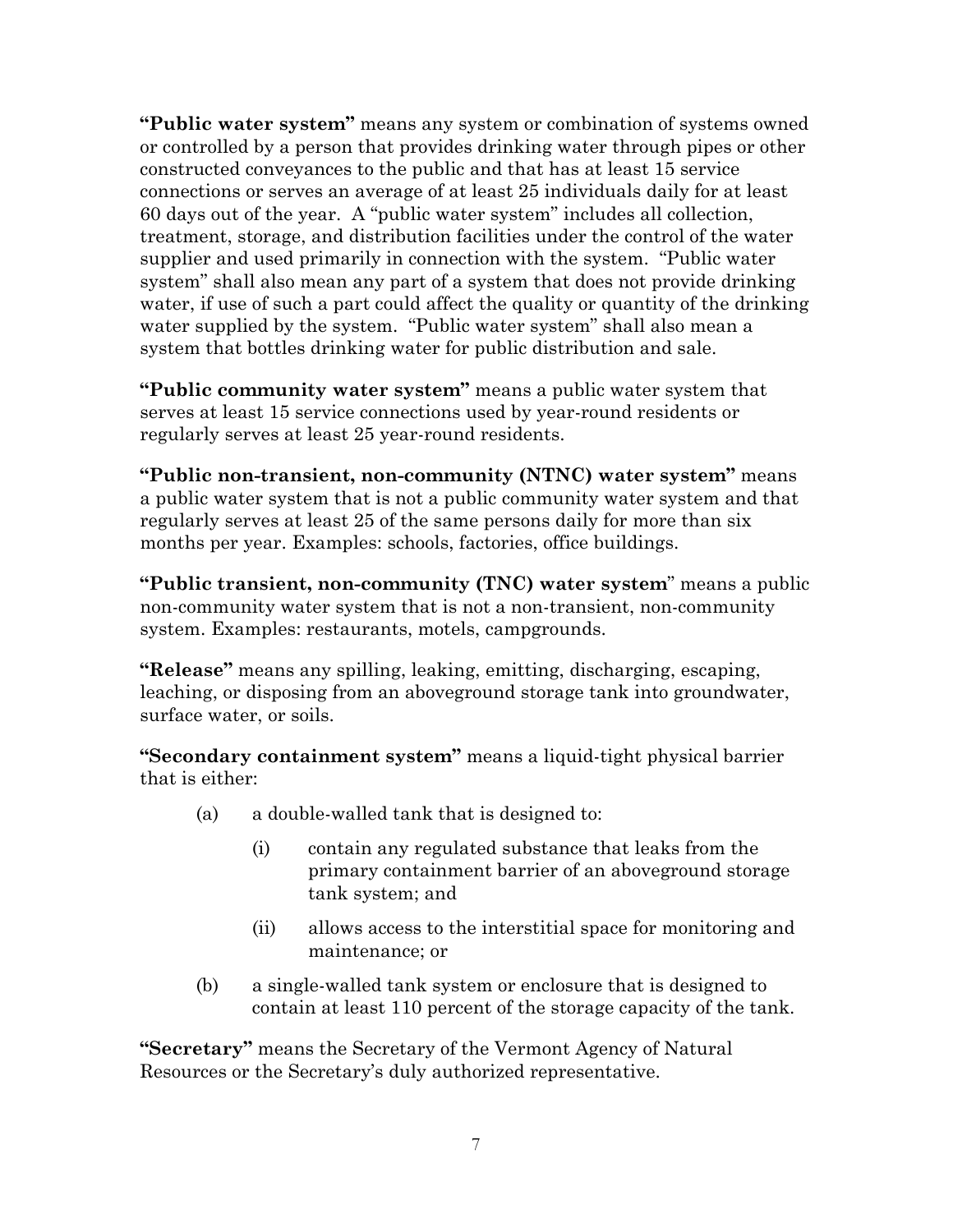**"Sensitive receptor"** means any natural or human-constructed feature which may be adversely affected when contacted by a regulated substance. Examples of sensitive receptors include public or potable water supplies, surface waters, wetlands, sensitive ecological areas, outdoor and indoor air, and enclosed spaces such as basements, sewers, and utility corridors.

**"Structure"** means any assembly of materials that is intended for occupancy or use by a person and that has at least three walls and a roof.

**"Used Oil"** means any petroleum product that has been refined from crude oil (in whole or in part), or any synthetic oil that has been used and as a result of such use is contaminated by physical or chemical impurities. Used oil is a free-flowing liquid at standard temperature and pressure and has a flash point of greater than 100 degrees (F). Used oil includes oils used as lubricants, heat transfer fluids, hydraulic fluids, and for other similar uses, but does not include materials derived from crude or synthetic oils that are fuels (e.g., gasoline, jet fuel and diesel fuel), or as cleaning agents or solvents (e.g., naphtha or mineral spirits).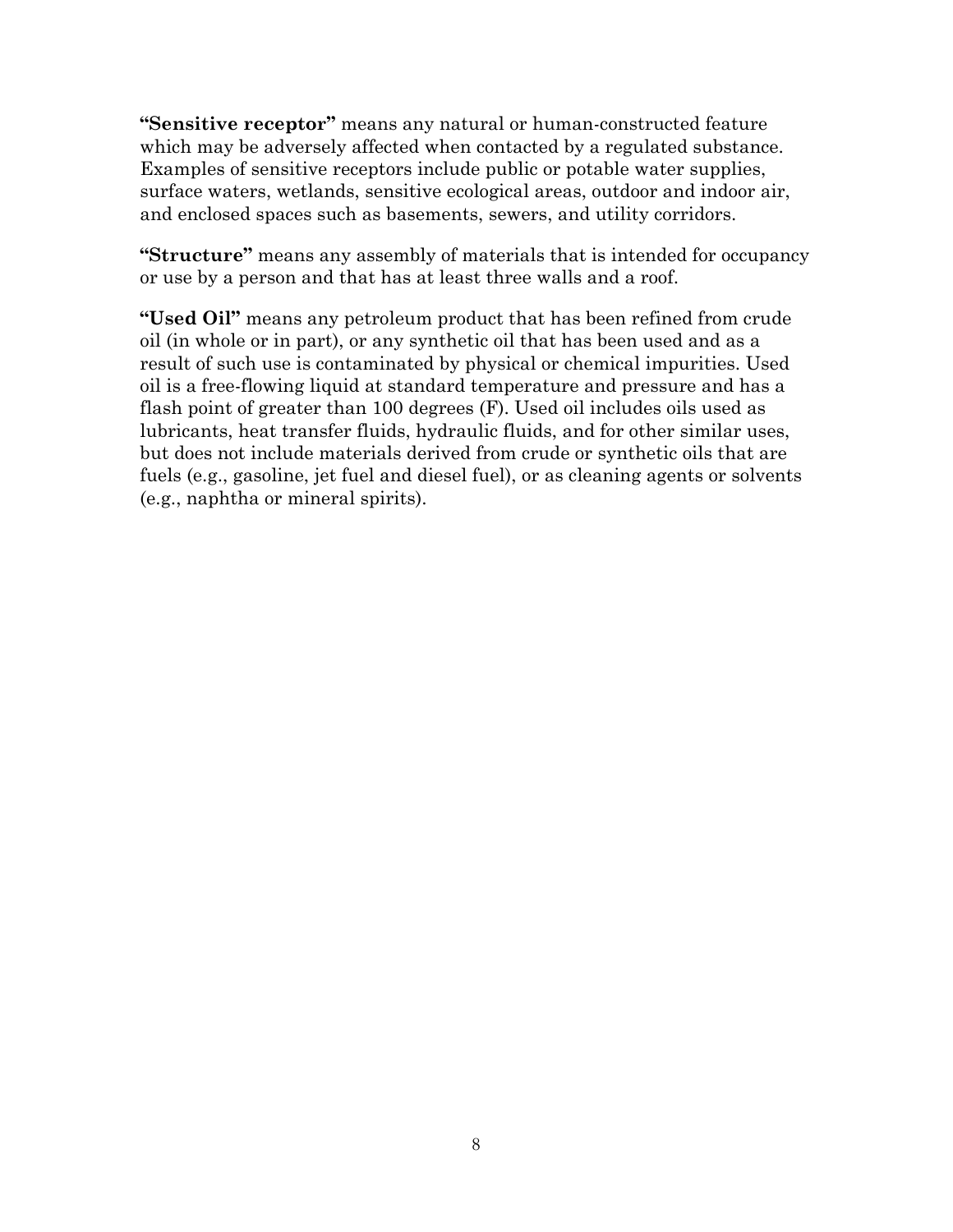# *Subchapter 3: DESIGN, INSTALLATION, AND INSPECTION STANDARDS FOR ABOVEGROUND STORAGE TANK SYSTEMS*

# **§ 9-301 APPLICABILITY**

This subchapter applies to all aboveground storage tanks and tank systems.

# **§ 9-302 GENERAL REQUIREMENTS**

All aboveground storage tanks shall be made of or lined with materials that are compatible with the substance(s) stored in them and shall be constructed as per one of the following designs:

- (1) Single-walled tank not less than 12-gauge in thickness in its entirety in accordance with Section 7.2.7 (Design Standards) of NFPA Part 31, effective December 4, 2015, as amended;
- (2) Double-bottom steel tanks with end-cover protection and interstitial space monitoring;
- (3) Double-wall non-metallic tank; or
- (4) Single-walled non-metallic tank for inside use only.
- **Note**: All tanks at public buildings (as defined in 20 V.S.A., § 2730), including aboveground LP Gas tanks; over 2,000 gallons water capacity; or with an aggregate capacity over 4,000 gallons; and aboveground flammable and combustible liquid tanks, must have a permit from the Vermont Division of Fire Safety. Tank permit applications are available online at [www.firesafety.vermont.gov,](http://www.firesafety.vermont.gov/) or can be obtained by contacting any office of the Vermont Division of Fire Safety.

#### **§ 9-303 TANK AND PIPING DESIGN STANDARDS**

- (a) All new installations shall be designed and constructed in accordance with Section 7.2.7 (Design Standards) of NFPA Part 31, effective December 4, 2015, as amended. For new installations, all tank fill and vent piping shall be designed and constructed in accordance with Section 8.2.1.1 (Acceptable Piping) of NFPA Part 31, effective December 4, 2015, as amended.
- (b) Tanks with legs longer than 14 inches are prohibited unless such tank is approved by the Secretary in writing prior to the tank's installation.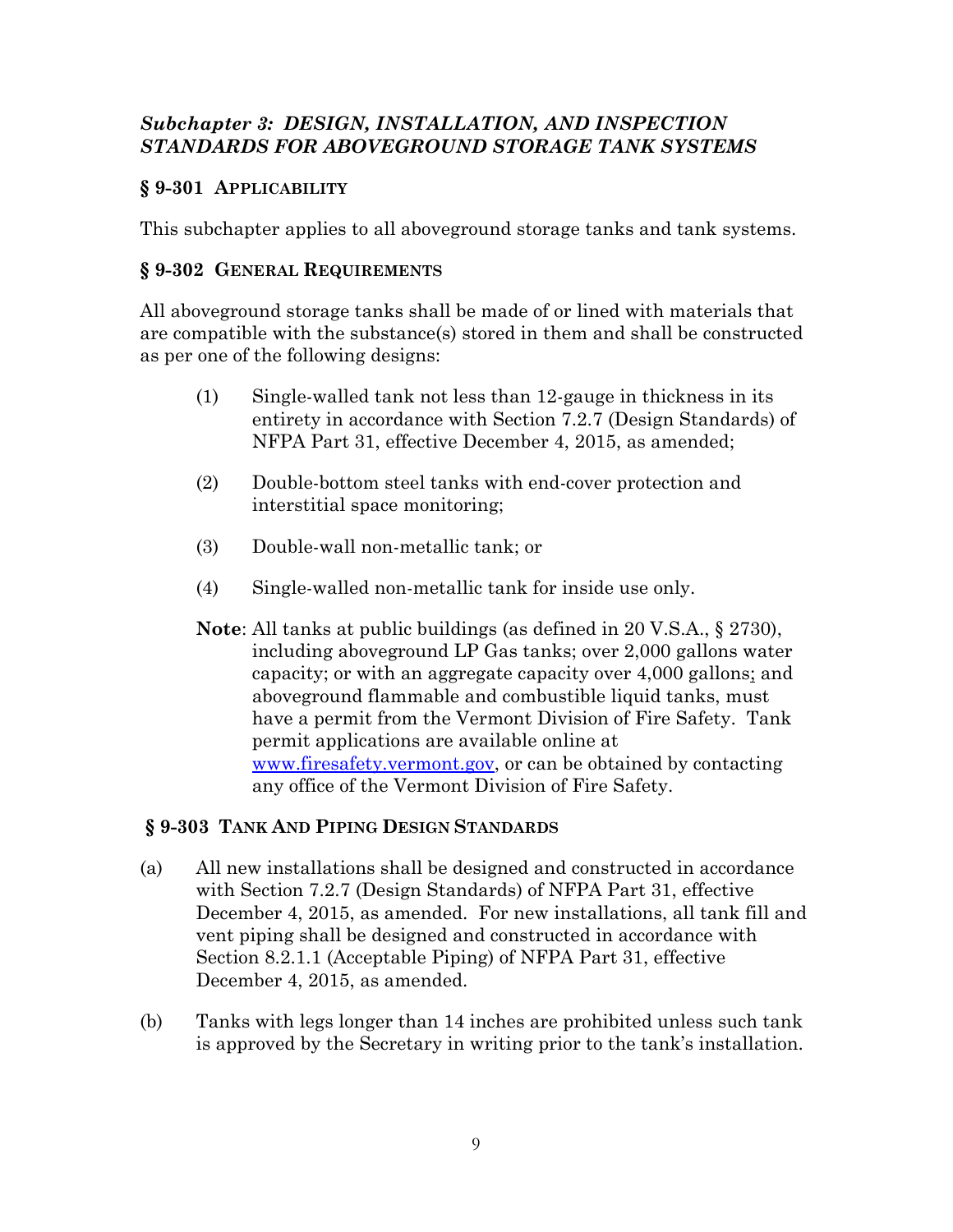(c) Unused openings in all tanks shall be fully and permanently closed or plugged. Threaded pipe plugs may be used to close openings to comply with this provision.

#### **§ 9-304 TANK SYSTEM INSTALLATION AND ALTERATION STANDARDS**

- (a) Specifications. Installation and alteration of all aboveground storage tank systems shall be performed in accordance with one of the following methods:
	- (1) NFPA 1 Uniform Fire Code (IFC); or
	- (2) NFPA Parts 30 & 31; or
	- (3) A similar method approved in writing by the Secretary.
- (b) Tank systems in a structure. All tank systems located inside a structure shall comply with the provisions of this subsection, as follows:
	- (1) The tank shall be located on the lowest floor of the structure unless the installation meets an exception recognized by a method in **§ 9-304(a) of this section**.
	- (2) The tank shall be equipped with an accessible shutoff valve located within 12 inches of the fuel outlet of the tank. The valve shall be a positive shutoff valve designed solely for the purpose of shutting off the supply of heating fuel, motor fuel, or used oil.
	- (3) The tank shall be equipped with a vent line that terminates outside the structure.
	- (4) The tank shall be equipped with a vent alarm or "whistle" that terminates near the fill pipe. Vent pipes shall terminate not more than 12 feet from the fill pipe and at a point visible from the fill port.
	- (5) The fill pipe and the vent pipe shall be sized at least 1-1/4 inches in diameter and terminate outside the structure. All new installations shall also be equipped with fill and vent piping constructed in accordance with **§ 9-303(a) of these rules**. The fill pipe shall have a liquid-tight cap and the vent pipe shall have a weatherproof and insect-proof cap.
	- (6) The tank vent pipe shall be sized in accordance with the corresponding NFPA minimum diameter of tank vent opening.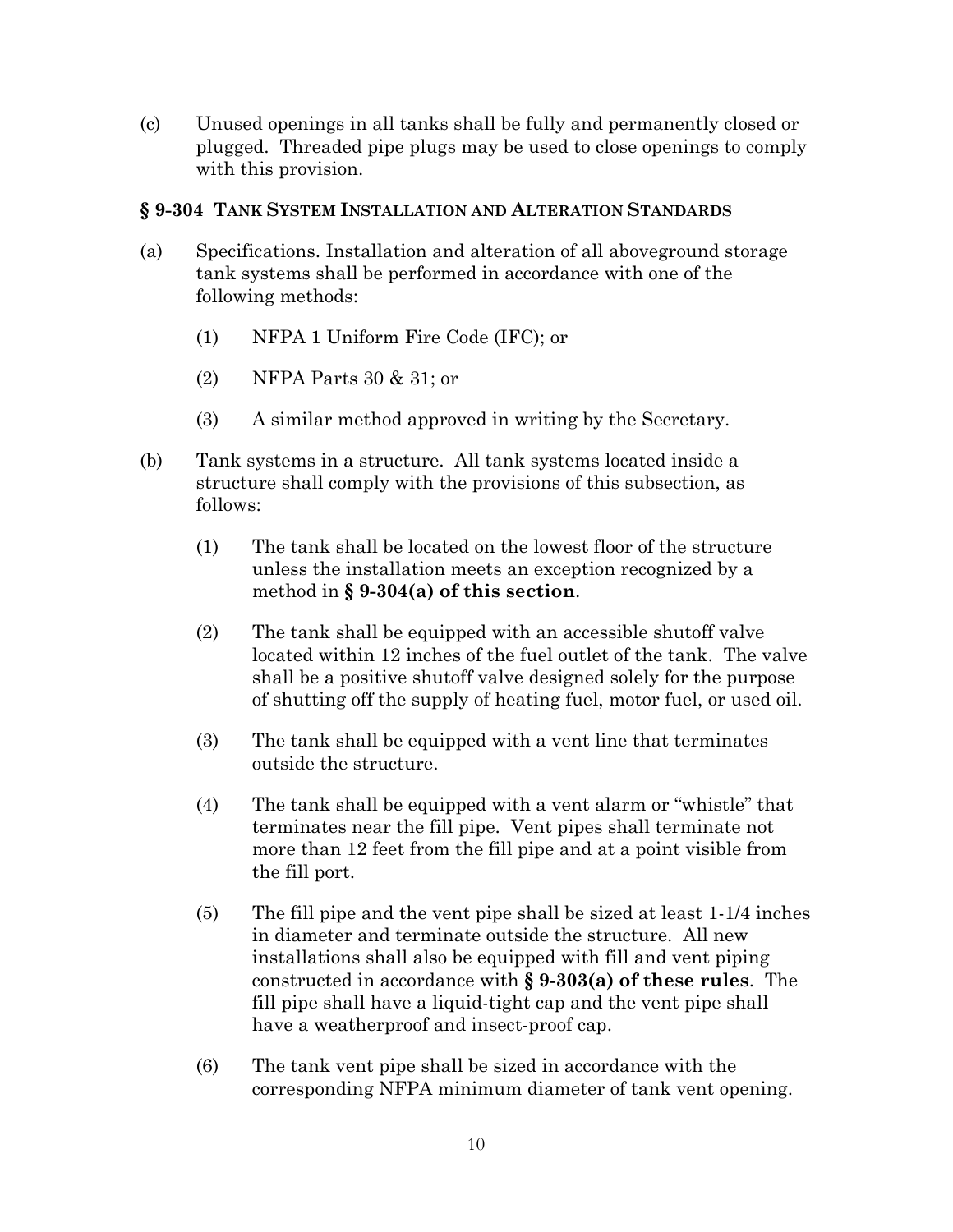- (7) The tank shall be equipped with a device to gauge fuel volume.
- (8) All piping installed below grade shall be installed with a plastic coating or a continuous protective sleeve made of a noncorrodible material to prevent corrosion. The protective sleeve shall start and terminate aboveground. For all new installations, all piping below grade shall be installed with a plastic coating and a continuous protective sleeve made of noncorrodible material. Fittings shall not be installed below grade in any piping, coating, or sleeve. Directly burying unprotected piping into the ground is prohibited.
- (9) All tanks shall be installed on a stable foundation, such as a concrete pad, that is adequate to prevent the tank from tipping over. For all new installations, the foundation shall be made of concrete, be at least 4 inches in depth, and be sized to have a footprint that exceeds the length and width dimensions of the tank by a factor of 10 percent (see Note below for example). A foundation of alternative material and/or size may be utilized with prior written approval by the Secretary.

**Note:** For a 275-gallon tank with dimensions of 44 inches (height) by 27 inches (width) by 60 inches (length), the foundation footprint shall measure at least 4 inches deep and 30 inches (width) by 66 inches (length).

- (10) A tank system that includes more than one storage tank shall have, for each individual tank, a separate fill pipe, a separate fuel volume gauge, a separate vent pipe, and a separate vent alarm, each of which comply with the requirements of this section. The separate vents may be plumbed or manifolded together inside the building and tied into one outlet vent pipe that goes to the outside of the structure, provided that:
	- (A) the outlet pipe is at least one pipe size larger than the largest individual vent pipe connected thereto; and
	- (B) the point of connection between two or more vent pipes shall not be lower than the top of the fill pipe opening.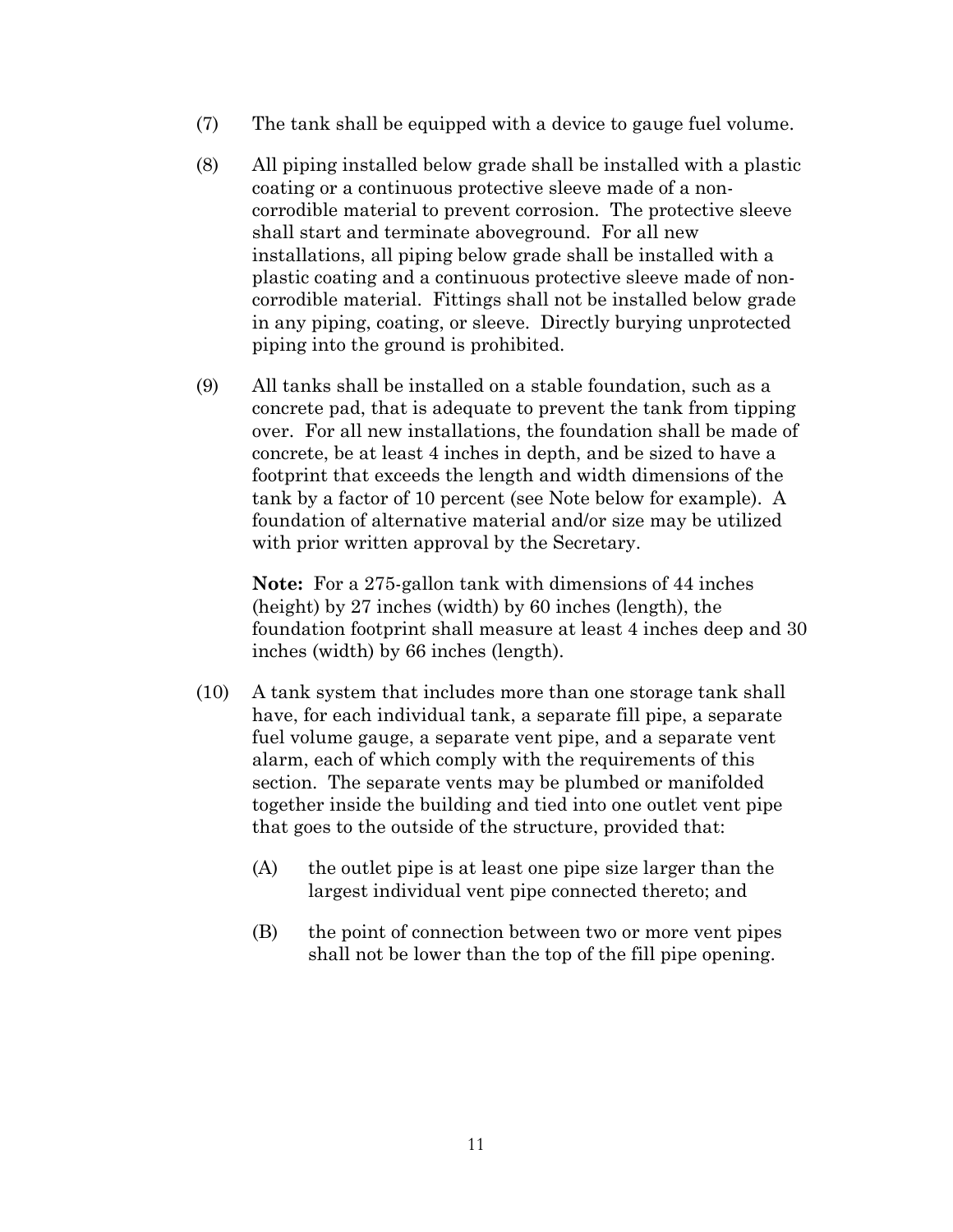- (c) Tank systems outside a structure. All tank system located outside of a structure shall comply with the provisions of this subsection, as follows:
	- (1) The tank system shall be protected from physical damage caused by snow or ice. Compliance with this subsection shall require location of a tank system:
		- (A) on the gable end of a structure;
		- (B) in a secondary containment structure that is installed in accordance with **subsection (f) of this section**;
		- (C) in or under a shelter or enclosure with a roof; or
		- (D) in accordance with another method approved by the Secretary.
	- (2) All tanks shall be installed on a stable foundation, such as a concrete pad, that is adequate to prevent the tank from tipping over. For all new installations, the foundation shall be made of concrete, be at least 4 inches in depth, and be sized to have a footprint that exceeds the length and width dimensions of the tank by a factor of 10 percent (see Note below for example). A foundation of alternative material and/or size may be utilized with prior written approval by the Secretary.

**Note:** For a 275-gallon tank with dimensions of 44 inches (height) by 27 inches (width) by 60 inches (length), the foundation footprint shall measure at least 4 inches deep and 30 inches (width) by 66 inches (length).

- (3) The tank shall be equipped with an accessible shutoff valve located within 12 inches of the fuel outlet of the tank. The valve shall be a positive shutoff valve designed solely for the purpose of shutting off the supply of heating fuel, motor fuel, or used oil.
- (4) All piping installed below grade shall be installed with a plastic coating or a continuous protective sleeve made of a noncorrodible material to prevent corrosion. The protective sleeve shall start and terminate aboveground. For all new installations, all piping below grade shall be installed with a plastic coating and a continuous protective sleeve made of noncorrodible material. Fittings shall not be installed below grade in any piping, coating, or a sleeve. Directly burying unprotected piping into the ground is prohibited.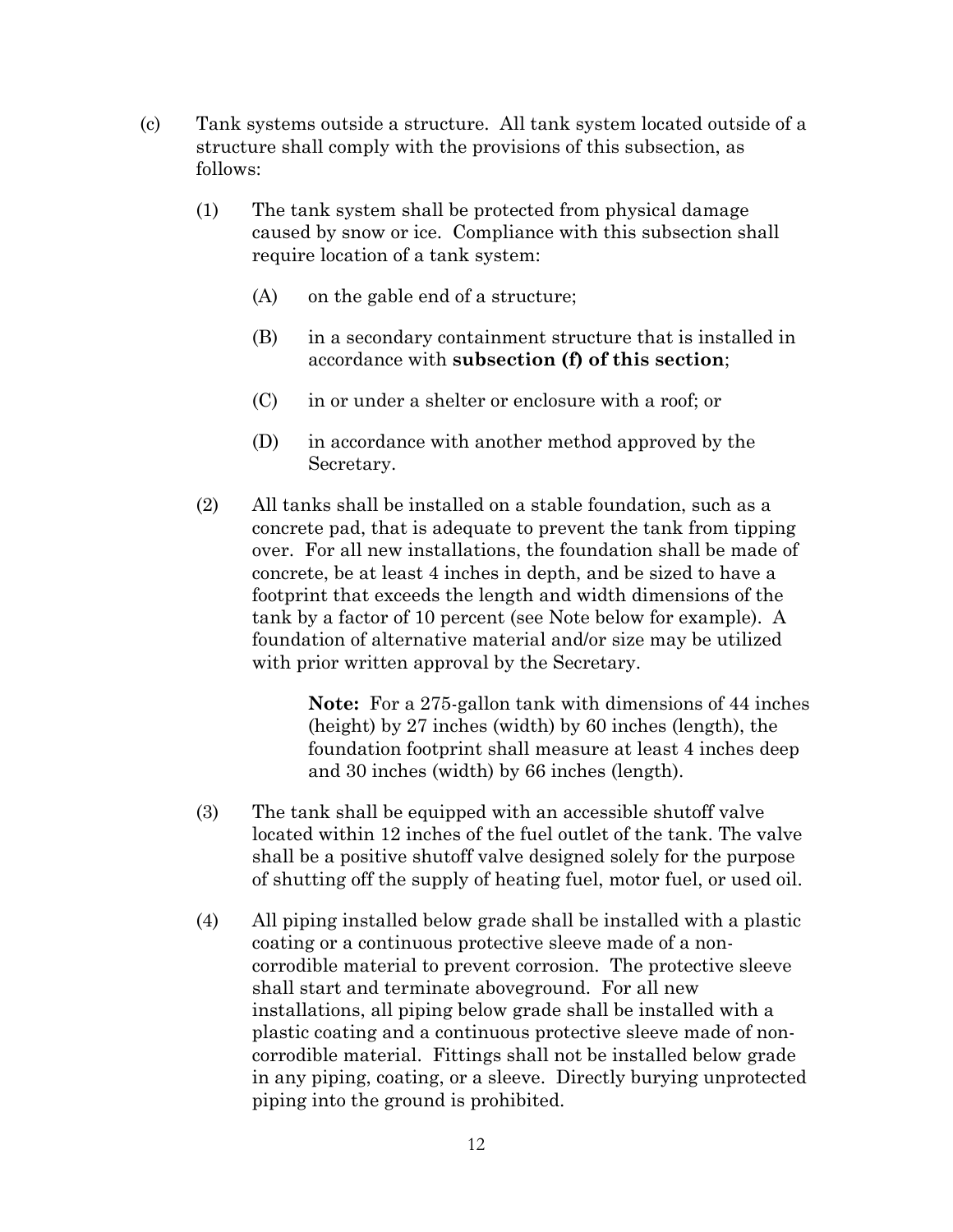- (5) A tank system that includes more than one storage tank shall have, for each individual tank, a separate fill pipe, separate fuel volume gauge, separate vent pipe, and a separate alarm, each of which comply with the requirements of this section. The separate vents may be plumbed or manifolded together outside the building and tied into to a common outlet vent pipe, provided that:
	- (A) the outlet pipe is at least one pipe size larger than the largest individual vent pipe connected thereto; and
	- (B) the point of connection between two or more vent pipes shall not be lower than the top of the fill pipe opening.
- (6) The tank shall be equipped with a vent alarm or "whistle" that terminates near the fill pipe. Vent pipes shall terminate not more than 12 feet from the fill pipe and at a point visible from the fill port.
- (7) The fill pipe and the vent pipe shall be sized at least 1-1/4 inches in diameter and terminate outside the structure. All new installations shall also be equipped with fill and vent piping constructed in accordance with **§ 9-303(a) of these rules**. The fill pipe shall have a liquid-tight cap and the vent pipe shall have a weatherproof and insect-proof cap.
- (8) The tank vent pipe shall be sized in accordance with the corresponding NFPA minimum diameter of tank vent opening.
- (9) The tank shall be equipped with a device to gauge fuel volume.
- (d) Date of installation. All new installations (tanks and tank systems installed on or after the effective date of these rules) shall be visibly identified with the date of tank installation. The visible identification shall be in the form of a tag, sticker, or other marker that is permanently affixed to the tank and that clearly identifies the date of installation of the tank system. The tag or sticker shall be located on the tank such that it is clearly visible and unobstructed from view.
- (e) Tank systems at marinas. All aboveground storage tank systems located at marinas shall be installed and shall be operated in accordance with the Petroleum Equipment Institute's Publication PEI/RP 1000-09: **"Recommended Practices for the Installation of Marina Fueling Systems**.**"** All new installations at marinas shall also employ secondary containment consistent with **subdivision (f) of this section**.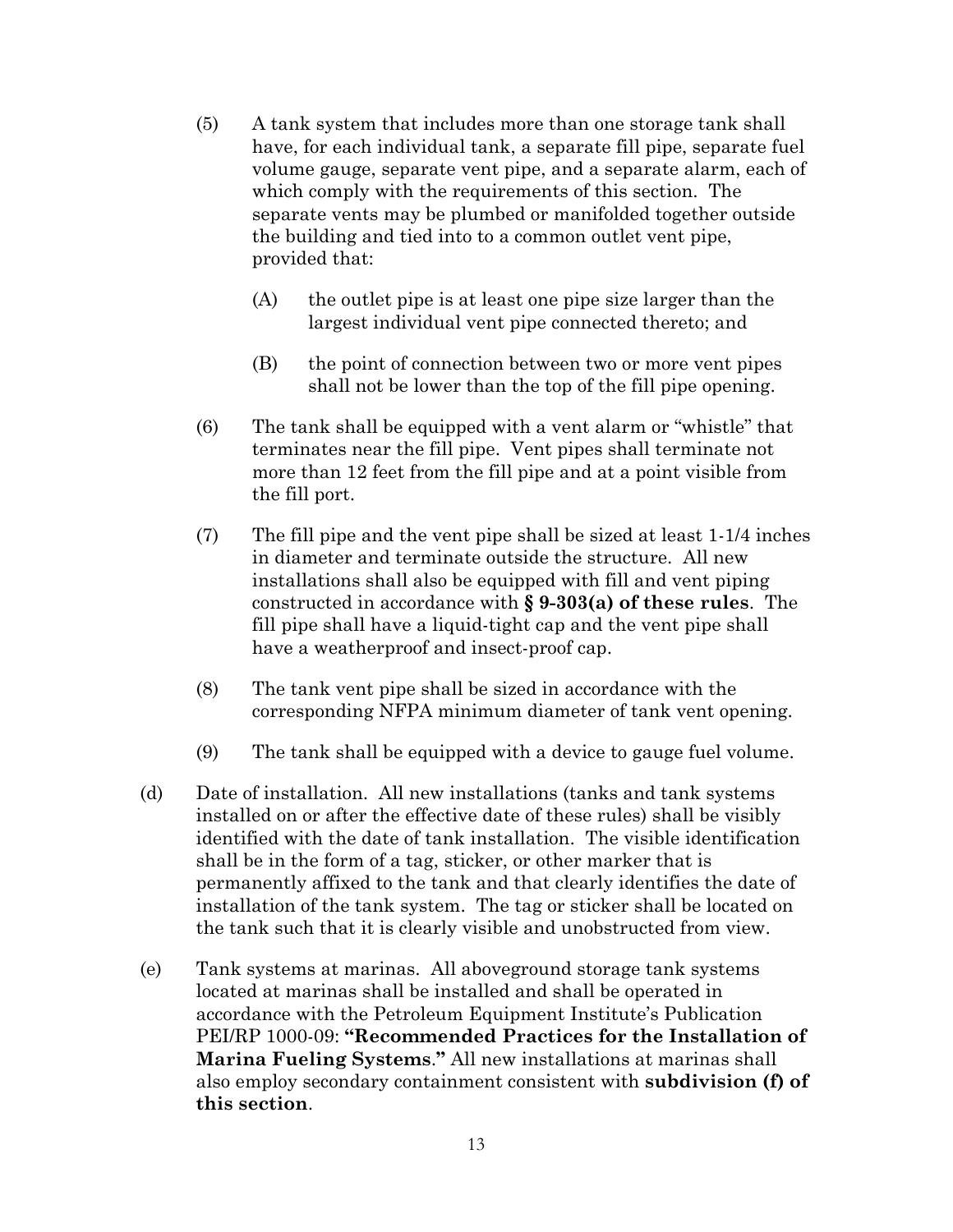- (f) Secondary containment systems.
	- (1) Applicability. Secondary containment systems shall be required for all new installations at marinas. Secondary containment systems may also be utilized as a method of compliance with **subdivision (c)(1) of this section**.
	- (2) Requirements for installation and construction. Secondary containment systems shall be installed and constructed in accordance with manufacturer instructions and specifications.
- (g) Tank Foundations. As of July 1, 2030, all tanks that are existing as of the effective date of these rules shall be located on a stable foundation that is adequate to prevent the tank from tipping over. The foundation shall be made of concrete, and be constructed to be at least 4 inches in depth, and sized to have a footprint that exceeds the length and width dimensions of the tank by a factor of 10 percent. A foundation of alternative material and/or size may be utilized with prior written approval by the Secretary.

# **§ 9-305 INSTALLATION OF TANK SYSTEMS IN FLOOD PRONE AREAS**

- (a) In addition to meeting the requirements of **§§ 9-302, 9-303, and 9-304 of these rules**, all new installations located in a flood hazard area as defined in **10 V.S.A. § 752** shall meet the following to prevent tank floating and to prevent releases in high water or flooding conditions:
	- (1) Tanks located inside a structure:
		- (A) The tank vent pipe shall be of sufficient length to extend above the level of a projected flood.
		- (B) The tank shall be anchored to the concrete pad or alternative foundation that has been approved by the Secretary through the use of one of the following methods:
			- (i) Foot flanges. For tanks with pipe legs on a foundation, foot flanges with threaded ends shall be connected to mating pipe ends. Each foot flange shall be secured to the supporting surface with concrete bolts or screws;
			- (ii) Concrete anchors. For tanks with saddles or pipe legs for new surfaces in combination with holddown straps, concrete anchors with a means for attaching the strap end shall be cast into the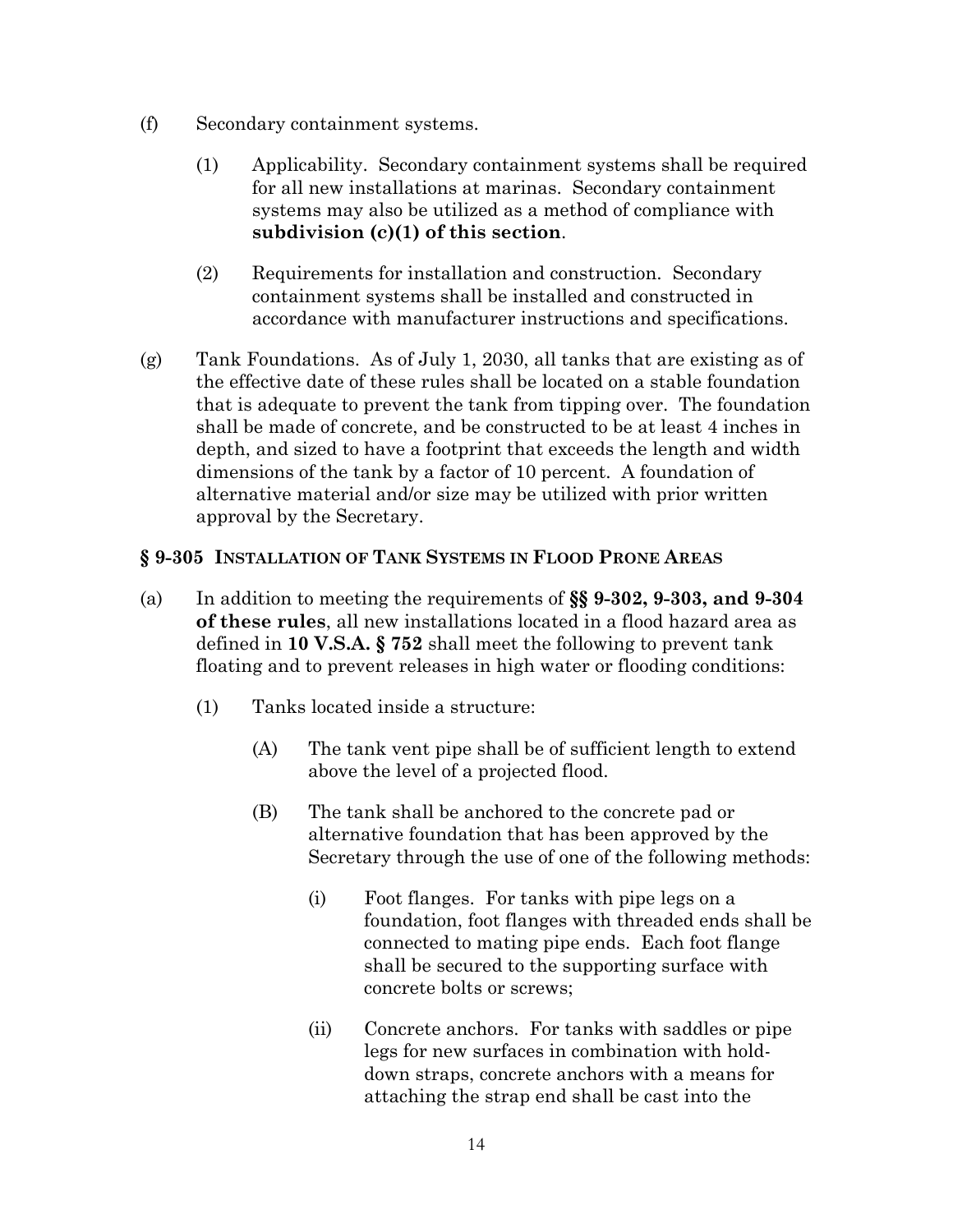supporting surface. The anchors shall be positioned at +/-4" of the tank support centerline and +/-4" of the tank width or diameter centerline;

- (iii) Earth augers. For tanks with saddles or pipe legs for undersized pads in combination with hold-down straps, earth augers with a means for attaching the strap end shall be installed under the concrete slab. The augers shall be positioned at +/-4" of the tank support centerline and +/-4" of the tank width or diameter centerline; or
- (iv) Any other method recommended by the tank manufacturer or tank installer that is based on the tank installation type, supporting surface, and other appropriate considerations.
- (C) Hold-down straps used with a concrete anchor or earth auger methods in subsections **(B)(ii) or (B)(iii) of this subsection** shall have a means at each end to connect to fixed attachment points and shall have a means to tighten the strap (e.g., a turnbuckle). Straps shall be positioned over the tank at the anchor points, but shall not interfere with used openings.
- (2) Tanks located outside a structure. Where possible, new installations located outside a structure shall comply with the criteria for tanks systems located inside a structure listed above in **subsection (a)(1)(A)** through **(a)(1)(C)** to prevent product loss and damage to the tank system.

**Note:** Information pertaining to flood hazard areas and projected flood levels can be found at the FEMA Map Service Center (Flood Insurance Rate Maps) – [https://msc.fema.gov.](https://msc.fema.gov/) These maps can also be found on the ANR Natural Resources Atlas.

**Note:** Where applicable, the Agency encourages contractors and other parties to refer to the **National Oilheat Research Alliance (NORA) Recommended Practice for Home Heating Oil Tank Flood Resistance** for guidance on the construction of anchoring systems and other work to tank systems located within a flood hazard area.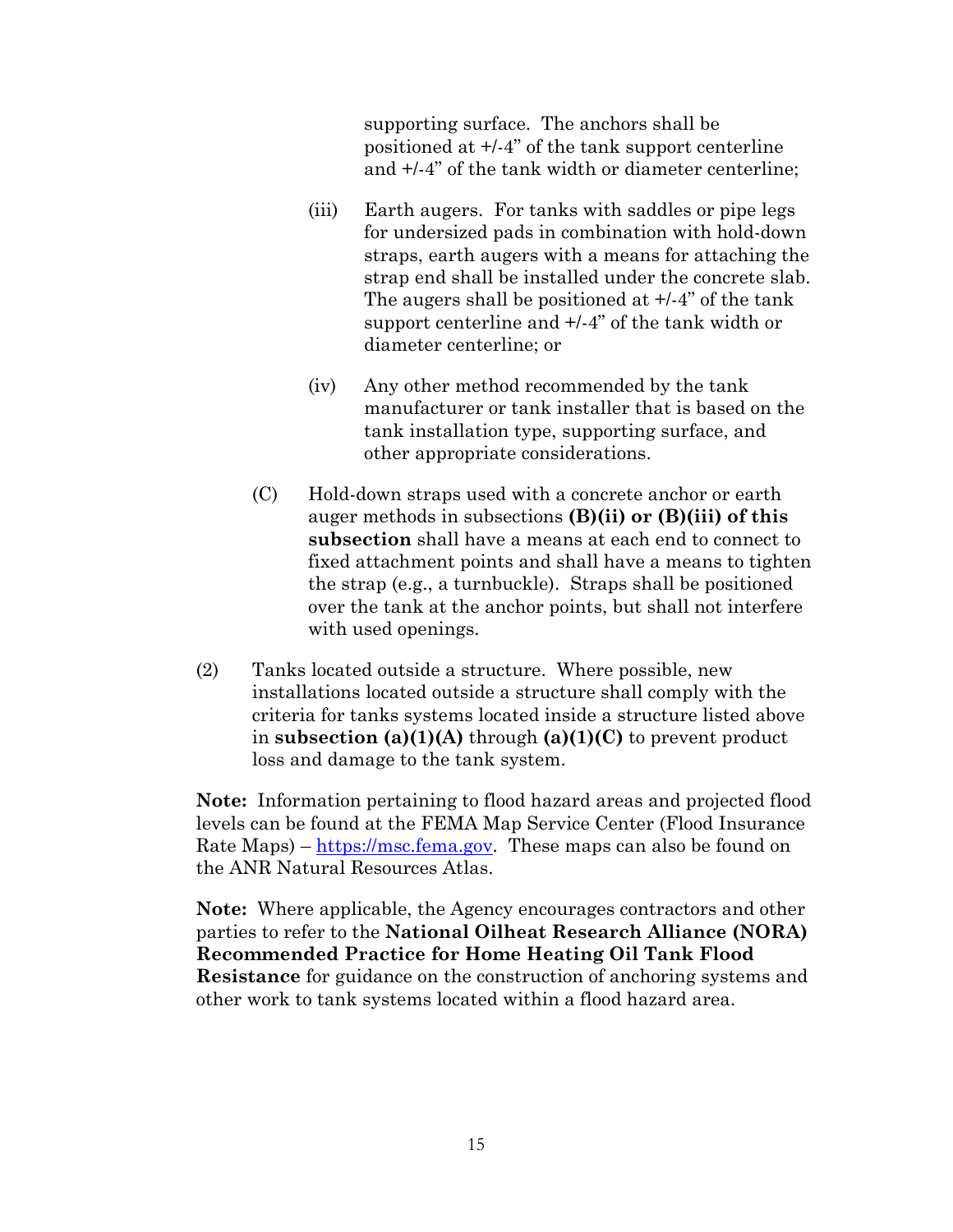#### **§ 9-306 INSPECTION OF TANK SYSTEMS**

- (a) Applicability. As of the effective date of these rules, all storage tank systems shall be inspected at least once during every three-year period in accordance with the requirements of this section.
- (b) Frequency of inspections. A tank system shall be inspected at the following times, where applicable:
	- (1) Immediately after tank system installation;
	- (2) Immediately after initial delivery of fuel to the tank system;
	- (3) Prior to the initial delivery of fuel to the tank system when the tank owner switches fuel carriers;
	- (4) If not otherwise required under **subdivisions (1), (2),** or **(3) of this subsection**, the tank system shall be inspected once every three years; and
	- (5) Upon removal of a tank system under **§ 9-307 of these rules**.
- (c) Inspection standards. Tank systems shall be visibly inspected for compliance with the following standards:
	- (1) All applicable tank foundation requirements of **§ 9-304(b)(9)** for tanks located in a structure, and of **§ 9-304(c)(2)** for tanks located outside a structure. A tank foundation shall be determined to be stable under these provisions if all the following conditions are present:
		- (A) the tank is free-standing;
		- (B) measurements taken on the tank's length and width dimensions show the absence of the tank tilting, taking into account any industry-accepted design or installation specifications; and
		- (C) there is no evidence of tank subsidence (i.e., no contact between the tank or tank legs and the ground surface).
	- (2) All applicable below-grade piping requirements of **§ 9-304(b)(8)** for tanks located in a structure, and of **§ 9-304(c)(4)** for tanks located outside a structure.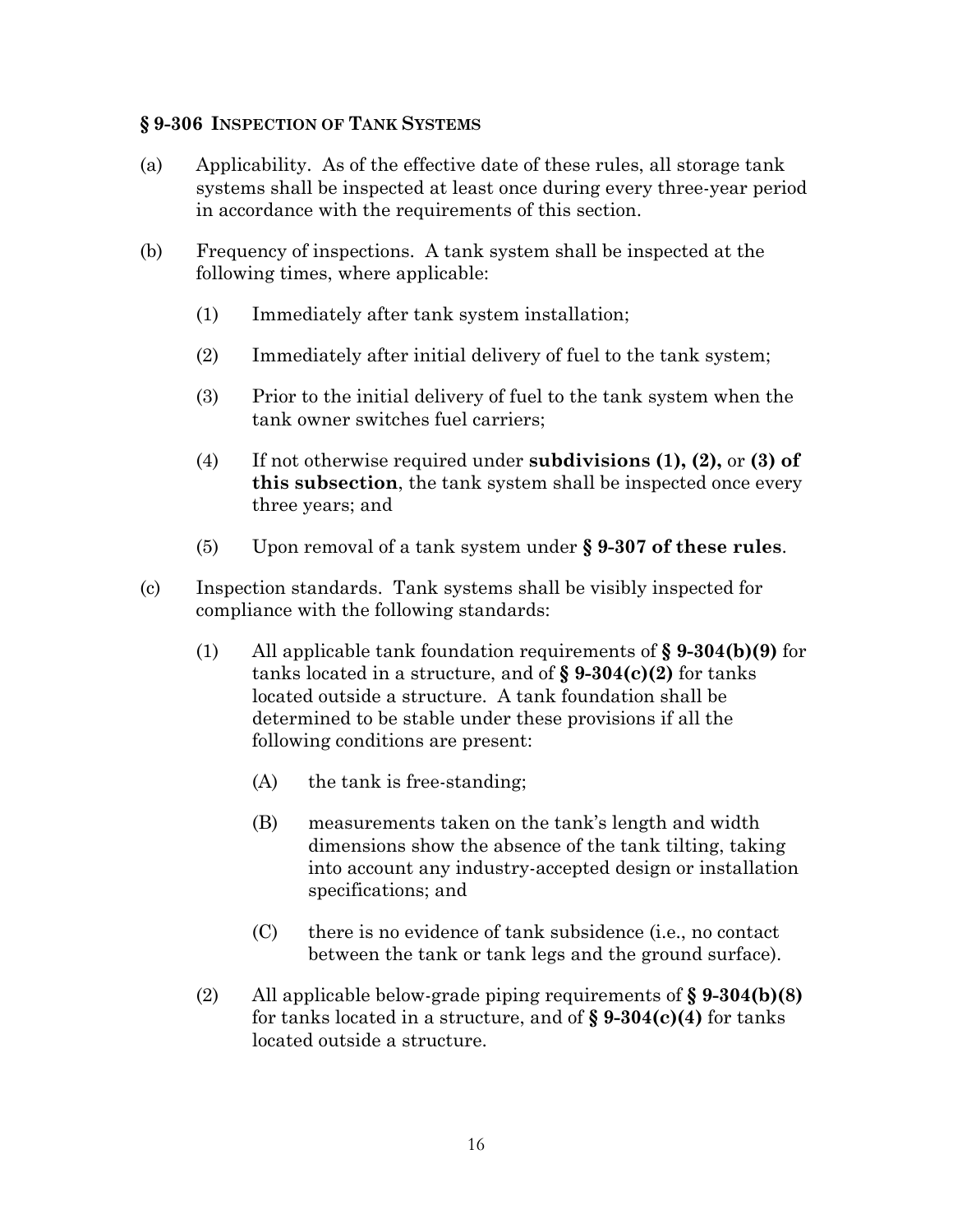- (3) The vent alarm or whistle requirements of **§ 9-304(b)(4)** for tanks located in a structure, and of **§ 9-304(c)(6)** for tanks located outside a structure.
- (4) All applicable tank vent and fill pipe size, design, and capping requirements of **§ 9-304(b)(5)** and **§ 9-304(b)(6)** for tanks located in a structure, and of **§ 9-304(c)(7)** and **§ 9-304(c)(8)** for tanks located outside a structure;
- (5) The tank and tank legs are free of any cracks and of significant corrosion or pitting, rust, and spores; dents or bulges; and all tank fuel filter, fittings, and valves are free of drips or leaks and any other sign of an actual or suspected release of hazardous material.
- (6) The shutoff valve requirements of **§ 9-304(b)(2)** for tanks located in a structure, and of **§ 9-304(c)(3)** for tanks located outside a structure.
- (7) There are no unused openings in the tanks (all unused openings are fully and permanently closed or plugged).
- (8) The requirements of **§ 9-303(b)** for tank leg length.
- (9) The tank is equipped with a device to gauge fuel volume in accordance with **§ 9-304(c)(9)**.
- (10) For tanks located outside a structure: the requirements of **§ 9-304(c)(1)** (for protection from damage from snow and ice).
- (d) Inspectors. Inspections of aboveground storage tank systems shall be conducted by an inspector that maintains one of the following:
	- (1) a NORA Gold, Bronze, or Silver certification;
	- (2) a Vermont Oilheat Certificate of Fitness; or
	- (3) a certificate of completion from an Oilheat Tank Seminar, which has been approved by NORA.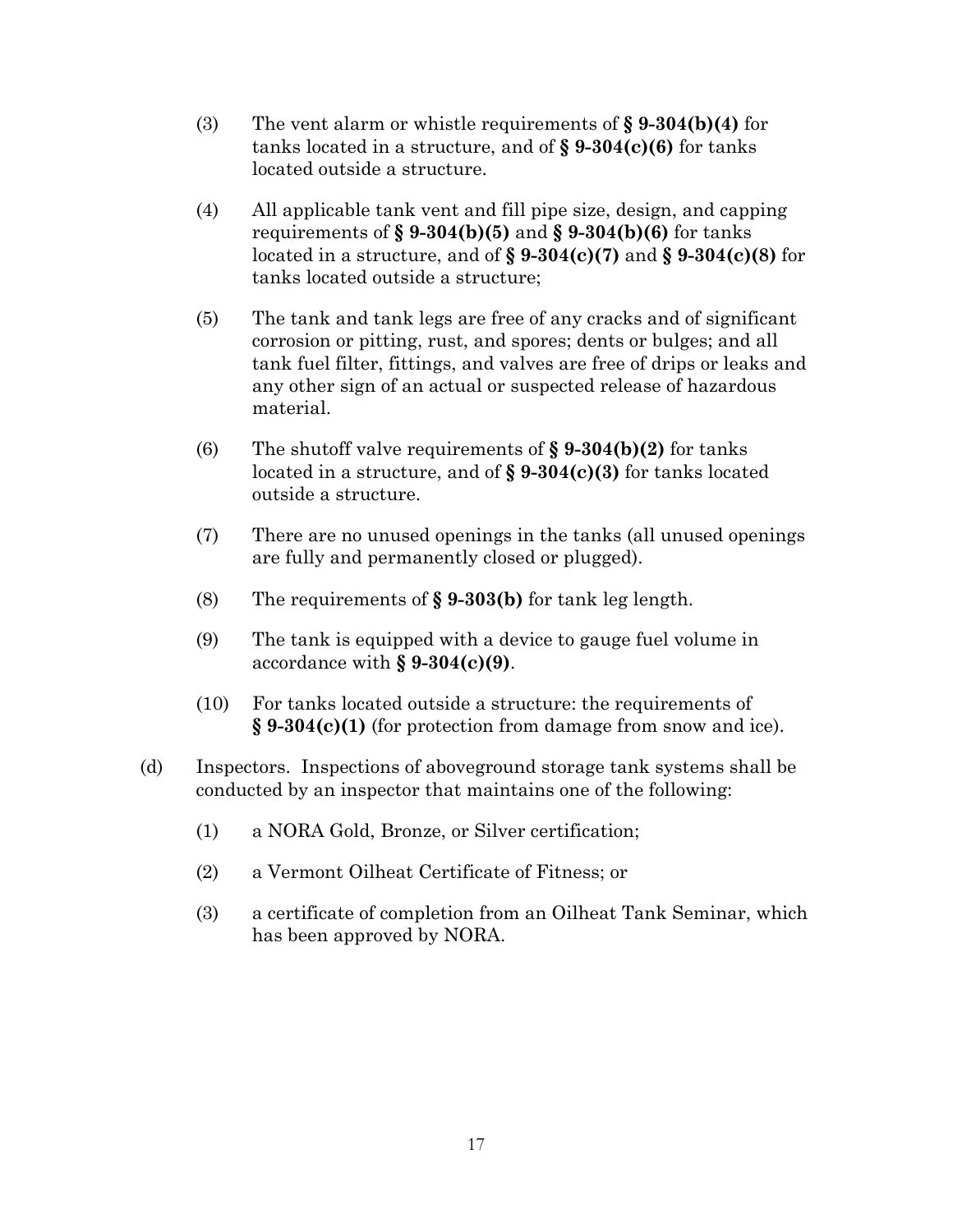- (e) Inspection checklist.
	- (1) Inspectors shall utilize an inspection checklist for performing each tank system inspection. The checklist shall be on a form provided by the Secretary or pre-approved by the Secretary and shall be used by the inspector to document the age and condition of the aboveground storage tank system as of the time of the inspection. The checklist shall document any issues identified in the inspection which indicate an actual or suspected release of fuel and any noncompliance with the requirements and standards of **§ 9-306(c) of these rules**, and shall include measures recommended by the inspector that are necessary to return the tank to compliance.
	- (2) The tank inspector shall provide a copy of the inspection checklist completed in accordance with **subdivision (e)(1) of this subsection** to the tank owner within two business days of the date of inspection.
- (f) Non-compliant tanks. If a tank system is determined to be noncompliant with the standards of **§§ 9-306(c)(1) through (c)(5) of these rules**, the inspector shall include such results in the inspection checklist and take the following measures:
	- (1) The inspector shall immediately affix a red tag or other visible designation onto the tank system to indicate that the tank system is noncompliant with the requirements and standards of **§§ 9-306(c)(1) through (c)(5) of these rules** and shall not be filled. A tag or other visible designation shall be affixed to the tank and the tank fill port, and shall be clearly visible and unobstructed from view.
	- (2) Within two working days of the date of the inspection, the inspector shall enter the following information into the Secretary's database for tracking aboveground storage tank compliance:
		- (A) Name of the tank owner;
		- (B) Location of the tank system (physical address and city);
		- (C) Capacity of tank inspected;
		- (D) Name, company, and contact information of technician that performed the inspection of the tank system;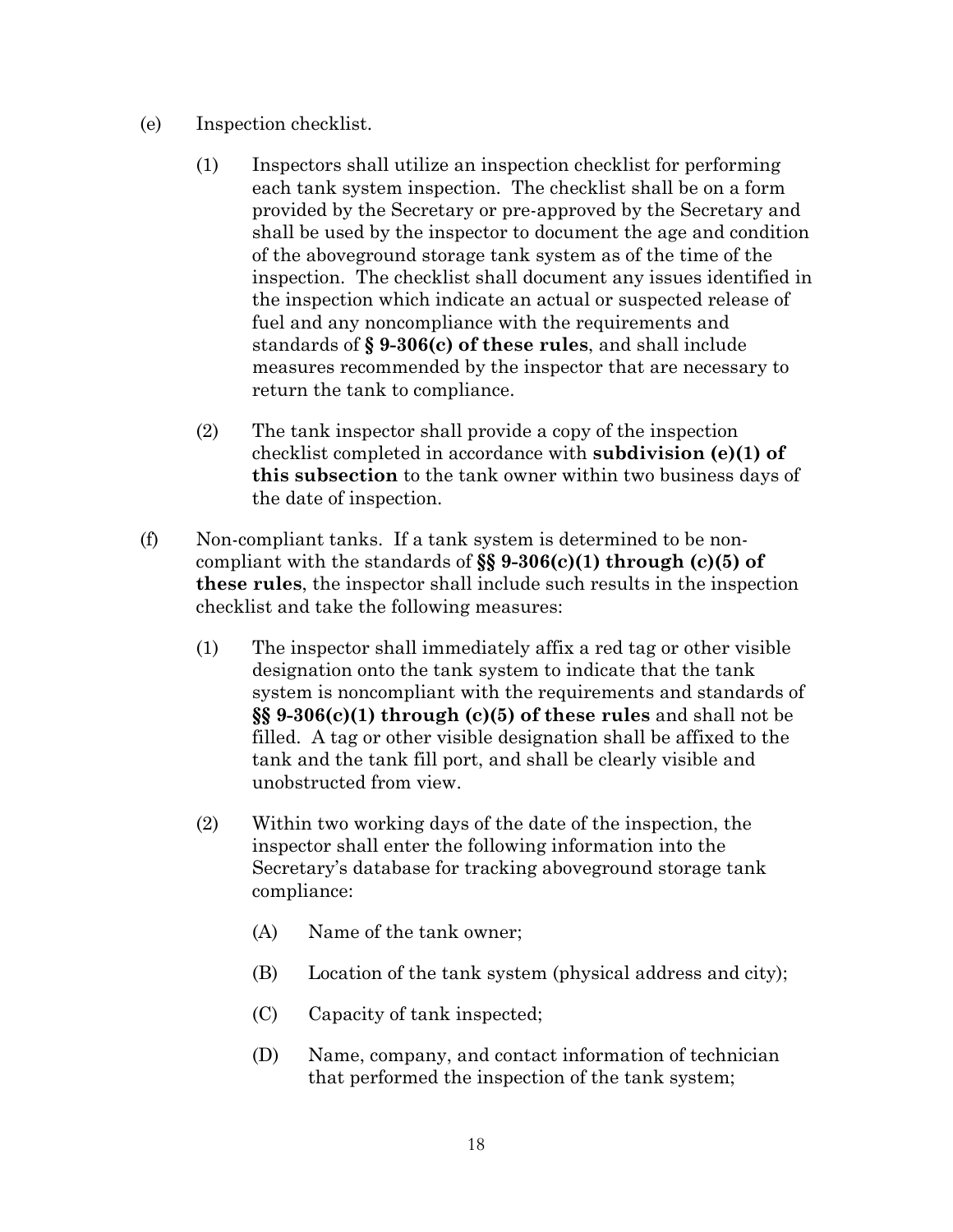- (E) The date of inspection and date of application of the red tag or other visible designation;
- (F) Reason for non-compliance; and
- (G) Measures recommended by inspector to address noncompliance.

**Note:** The Secretary's database for aboveground storage tanks is located at: <https://anrweb.vt.gov/DEC/ERT/AST.aspx>

- (g) Return to compliance; removal of visible designation. A red tag or other visible designation required to be affixed to a tank under this section may be removed if the results of a follow-up inspection demonstrate that the measures taken to address the identified noncompliance are sufficient to bring the tank and tank system into compliance with **§§ 9-306(c)(1) through (c)(5) of these rules**.
- (h) Prohibition of fuel delivery. No person shall deliver fuel to an aboveground storage tank which has been visibly designated as noncompliant with the requirements of these rules.
- (i) Recordkeeping requirements. Inspectors shall retain copies of all inspection checklists and other records used to document tank compliance in accordance with this section for a period of three years. Copies of inspection checklists and other records maintained under this provision shall be made available to the Agency upon request.

# **§ 9**-**307 PROPER REMOVAL OF TANK SYSTEMS**

- (a) During the installation of an aboveground storage tank system, the installer shall ensure that the existing system is taken out of service and removed in accordance with one of the following methods:
	- (1) NFPA 1 Uniform Fire Code (IFC);
	- (2) NFPA Parts 30 & 31; or,
	- (3) A similar method approved in writing by the Secretary.
- (b) Removal of out-of-service tank systems.
	- (1) Any aboveground storage tank system that is out-of-service for more than one year shall be removed by the owner and the owner shall remove all piping at the same time. For tank systems located in a structure, the fill pipe to the tank system shall be fully and permanently removed from the structure to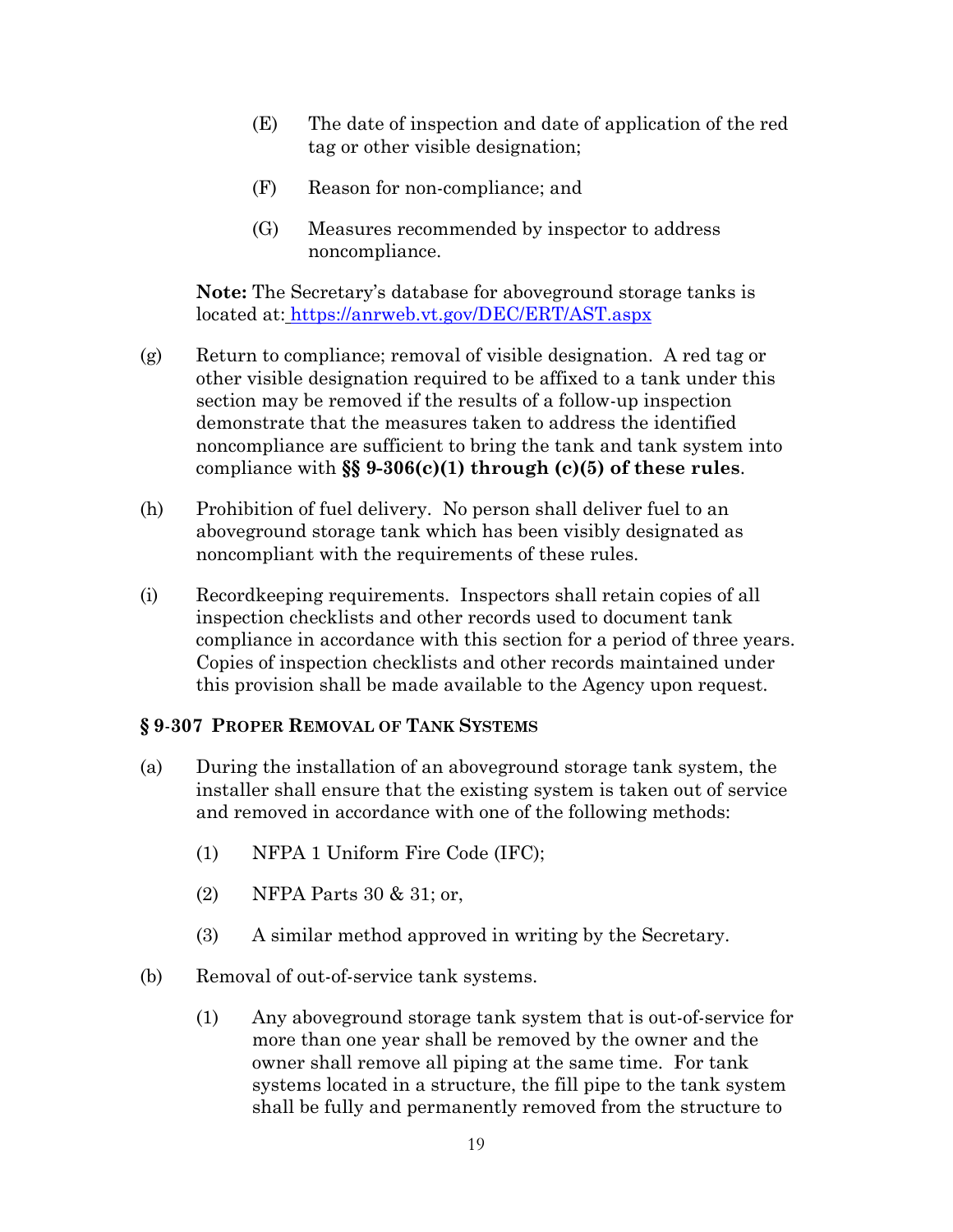prevent delivery to a disconnected system. The removed tank and piping shall be properly disposed of unless reused in accordance with **subsection (c) of this section**.

- (2) During the removal of an aboveground storage tank system, the facility shall be inspected for an actual or suspected release of the substance stored in the tank system. The inspection shall include any aboveground, subsurface or other areas where contamination is likely to exist. If an actual release or suspected release is discovered, the owner or carrier shall comply with the requirements of **§ 9-103 of these rules**.
- (3) If the owner of any aboveground storage tank that serves a structure converts the type of fuel used for the structure from fuel oil or kerosene to natural gas so that the structure is no longer served for any purpose by the aboveground storage tank, the owner shall have the aboveground storage tank used to store fuel oil or kerosene and any fill pipes removed at the same time as the conversion in accordance with this section.
- (c) Reuse of tank systems. Any tank system taken out of service shall be rendered unusable unless the tank system is inspected pursuant to **§ 9-306 of these rules** and is found to be in sound condition and otherwise compliant with these rules, in which case, the tank system may be put back in service.
- (d) Upon written request, the Secretary may allow an aboveground storage tank system that meets the standards of **§ 9-302**, **§ 9-303**, **§ 9-304**, and with **§ 9-305** (when a tank is located in a flood prone area), and the inspection requirements of **§ 9-306**, to remain out-ofservice for more than one year. The Secretary may condition approval under this section.
- (e) When installing a replacement tank system, the fuel in the tank being replaced shall not be pumped into the replacement tank unless the tank being replaced is leaking or is likely to cause a release in the near future. The fuel in the tank being replaced shall either be burned by the heating system prior to tank replacement or, if pumped into the replacement tank, shall be treated with a fuel conditioner that contains the following components: stabilizer (to keep fuel fresh during summer storage), dispersant (to arrest moisture and pre-existing sedimentation), corrosion inhibitor (to protect storage tank and remainder of the fuel system) and metal deactivator (to protect against fuel blackening from contact with yellow metals).